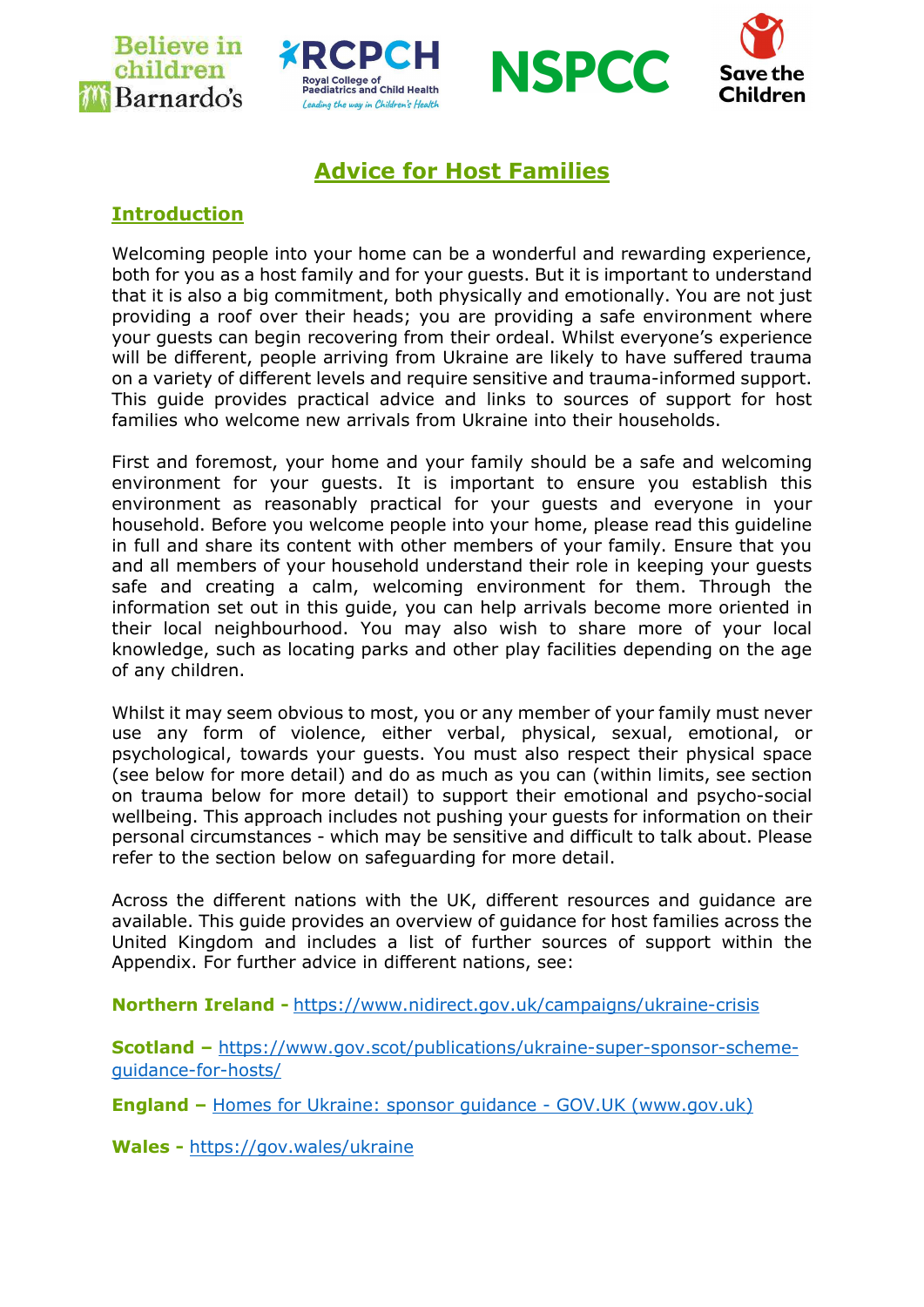



## Practical advice - Preparing your home for arrivals.

It might be helpful for you to have an open conversation in advance about the challenges, as well as the rewards, of welcoming visitors to your home who may be distressed and potentially traumatised.

The following provides a checklist of things to consider pre-arrival to ensure you can achieve the above:

- o Ensure that the spare room or accommodation where people will be staying is clean and any personal items you need access to are removed.
- $\circ$  Ensure that your spare room or accommodation is available for up to 6 months – if not for this duration, make sure you have discussed this with your local council and your guests before they arrive.
- o Ensure all existing residents in your home understand the space allocated for the guests will be private and that they are also entitled to private space. There should be a lock on the bathroom door for privacy boundaries.
- Create unrestricted and private access to as much storage space as possible for the people who will be staying with you.
- $\circ$  You may wish to provide bed linen, towels, and other items they may need, e.g., toiletries, sanitary products, nappies, crockery, and toys.
- $\circ$  Ensure emergency telephone numbers are available (visibly if possible), including your mobile or landline number.
- o Make sure that you provide spare keys for your guests and ensure they understand they have the freedom to come and go as they wish. Provide the ability to lock the bedroom (if possible), especially at night.
- Ensure that your home is as accessible as possible in case any guests have a disability or require additional support.
- o Create a welcome pack with your full address, directions to your home, WIFI password, and advice on local transport.
- Make enquires as to whether there are any particular storage needs related to any faith or cultural practices you may be unfamiliar with.
- $\circ$  Ensure new arrivals have space to store their food in fridges and cupboards.
- $\circ$  If the people living with you are bringing a pet, make sure they have the items they need.
- $\circ$  Try providing, if possible, windows with curtains and privacy screens to ensure privacy.
- o Establish who your local council is, as they will be able to offer ongoing support.

## Practical advice - Ongoing support for arrivals

As a host, it is important to offer ongoing practical advice on navigating life in the UK because of the societal and cultural differences between Ukraine and the UK. You can begin by sharing with arrivals the UK government's Welcome! A guide for Ukrainians arriving in the UK. People fleeing the Ukraine arriving in Great Britain can also contact Barnardo's free helpline on 0800 148 8586 (see here for more information on Barnardo's helpline). The Scottish Refugee Council also have a free helpline on 08081967274 for information and advice on refugee and asylum issues. Sanctuary (the Welsh Government) also have a helpline on 0808 175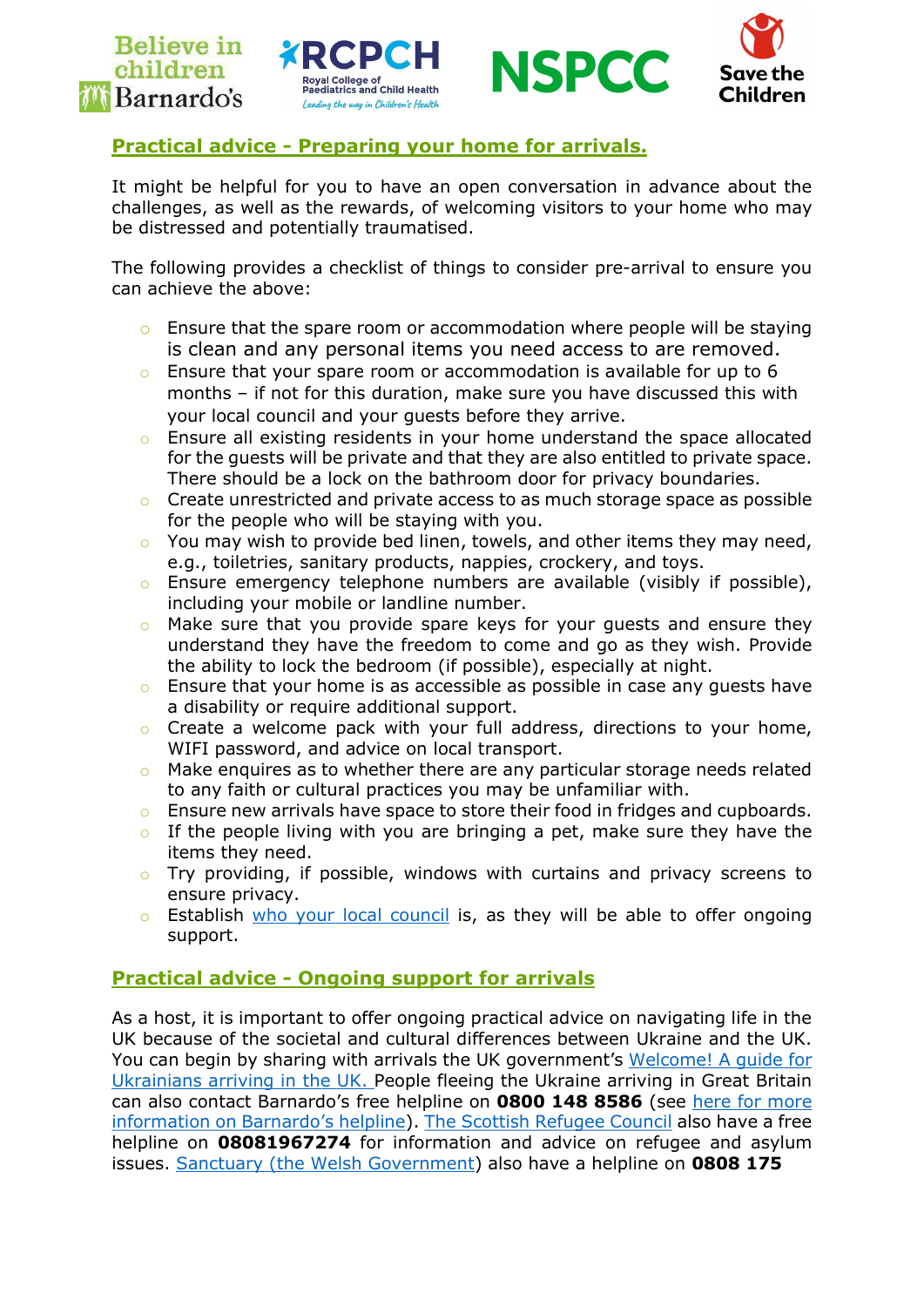





1508 or use +44(0) 20 4542 5671. The Northern Ireland Community of Refugees and Asylum Seekers provides advice by calling 078 7852 5870.

It is vital that people coming from Ukraine have inclusive access to the services and support they are entitled to. The following provides more detailed practical advice for host families to help ensure they have the support they require.

#### Online safety

You may need to offer assistance and support on how to get in touch with services such as Housing Benefit, Pension Credit, Personal Independence Payment, Child Disability Living Allowance and Carers Allowance, and Attendance Allowance. In Ukraine, most services require in-person visits to the authorities, and guests may be unfamiliar with or suspicious of sharing information virtually.

In response, make sure to share online safety advice about visiting official sites instead of responding to unexpected emails or pop-ups that may be linked to fraud. Additionally, share advice around viewing or accessing inappropriate or distressing content. If your visitor's children are using devices that access your internet, ideally, there should be supervision (for very young children) and security and firewall programs to prevent inappropriate content from being accessed. It's advisable for hosts to be aware of what content is being viewed online or on the TV that may cause distress to your visitors, for example, war movies or violent content. Having a conversation first around what may be traumatic in the household is helpful in avoiding this situation.

#### Importantly, do not take photos or share photos of your guests without consent.

#### Sharing a language

It is necessary to have conversations with the people you live with about individual preferences of how each wish to be referred to. People may have different preferences to their official names, and dislike or find disrespectful labels such as 'refugee' or 'victim'. Refrain from referring to someone as 'my refugee'; this can show a disrespect for their independence, their livelihood, and dignity.

You may speak a different language to the people who come to live with you, and it is normal to find this challenging at times. It may be that arrivals require support learning English if they have not previously learnt the language, practised it, be of an older generation, or have difficulties with verbal communication. Learning a language and remembering new information while experiencing stress can be particularly challenging. To offer support, you can:

- Write key information down; this will also help them with the spelling.
- Install an interpreting app on your phone, e.g., Google Translate, Tilde, or Microsoft Translator.
- Download a Ukrainian or other language, as appropriate, keyboard option on your phone.
- Try to learn some Ukrainian e.g., download  $\mu$ Talk, a free App to learn Ukrainian.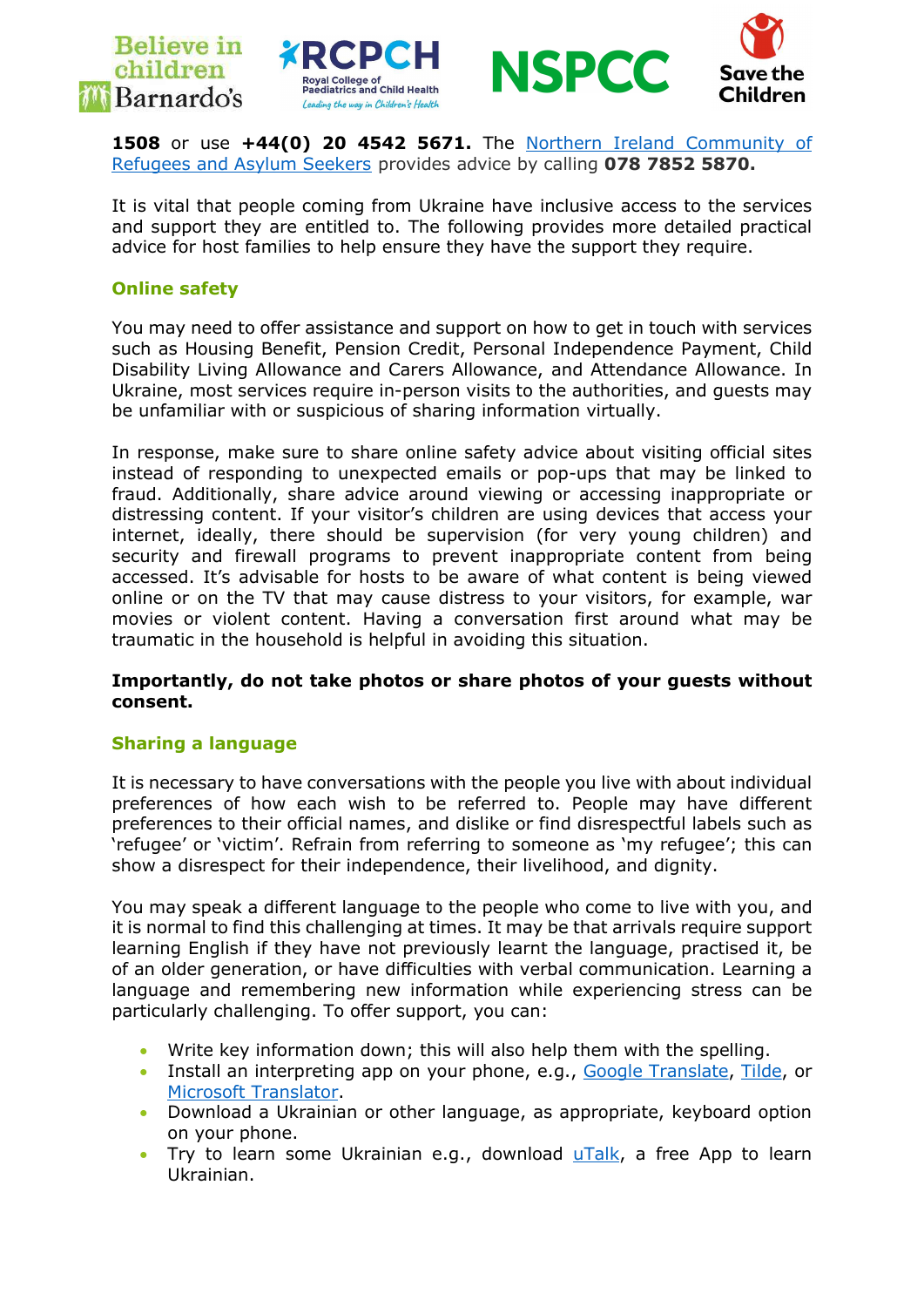





- Share with your guests this free App for Ukrainian speakers to learn other languages.
- Signpost arrivals to the various translation and interpreting services available (see attached Appendix for an extensive list of resources).
- If a person is aged 19 or over and has entered the UK under the Ukraine Family Scheme or the Local Sponsorship Scheme for Ukraine, they will be able to access adult education, including ESOL (English as a second language) courses. Research and talk to your local council to see if ESOL classes are available locally or online.
- Look for further online language education resources and print some activities out ahead, especially for children, e.g., Twinkl.

#### Financial support

You should never ask your guests for money, rent or mortgage payments or request ANY services in return as payment for the accommodation; this includes asking them to cook, clean, look after children, work, or other domestic activities.

Your guests have the legal right to live and work in the UK for up to 3 years with access to benefits, healthcare, employment, and support. You are expected to provide accommodation for up to 6 months.

As a first step, the government will provide new arrivals and each member of their family that they have travelled with a £200 grant to help cover any immediate costs and any delay in accessing the benefits they are entitled to. Your guest(s) will need to contact their local council to claim this payment. Guest(s) should also contact their local council if they have any questions or if they are yet to receive their payment. You can help your guest find their local council here.

As a sponsor, you will be offered an optional payment from the UK Government of £350 per month. It is important always to undertake your own research to find a bank that meets your specific needs, and guests may need assistance with this. The Welcome: a guide for Ukrainians arriving in the UK (publishing.service.gov.uk) provides a list of suggestions for setting up a new bank account.

If you need advice on the benefits that your guests can claim in the UK, you can contact Citizens Advice on 01633 227948. Citizens Advice are also able to provide advice around a range of issues including housing, employment, and discrimination.

You can also direct guests to their local Job Centre Plus which can provide guidance and support in accessing social welfare benefits. They will need to register for their Universal Credit payments, which the local authority can offer support. Furthermore, Turn2Us have a useful website to explain the benefits process.

#### Establish your own safe boundaries

You are also entitled to privacy and respect. If the people you have welcomed into your home ask questions you do not wish to answer, explain this is the case and have open communication around what boundaries are comfortable for both.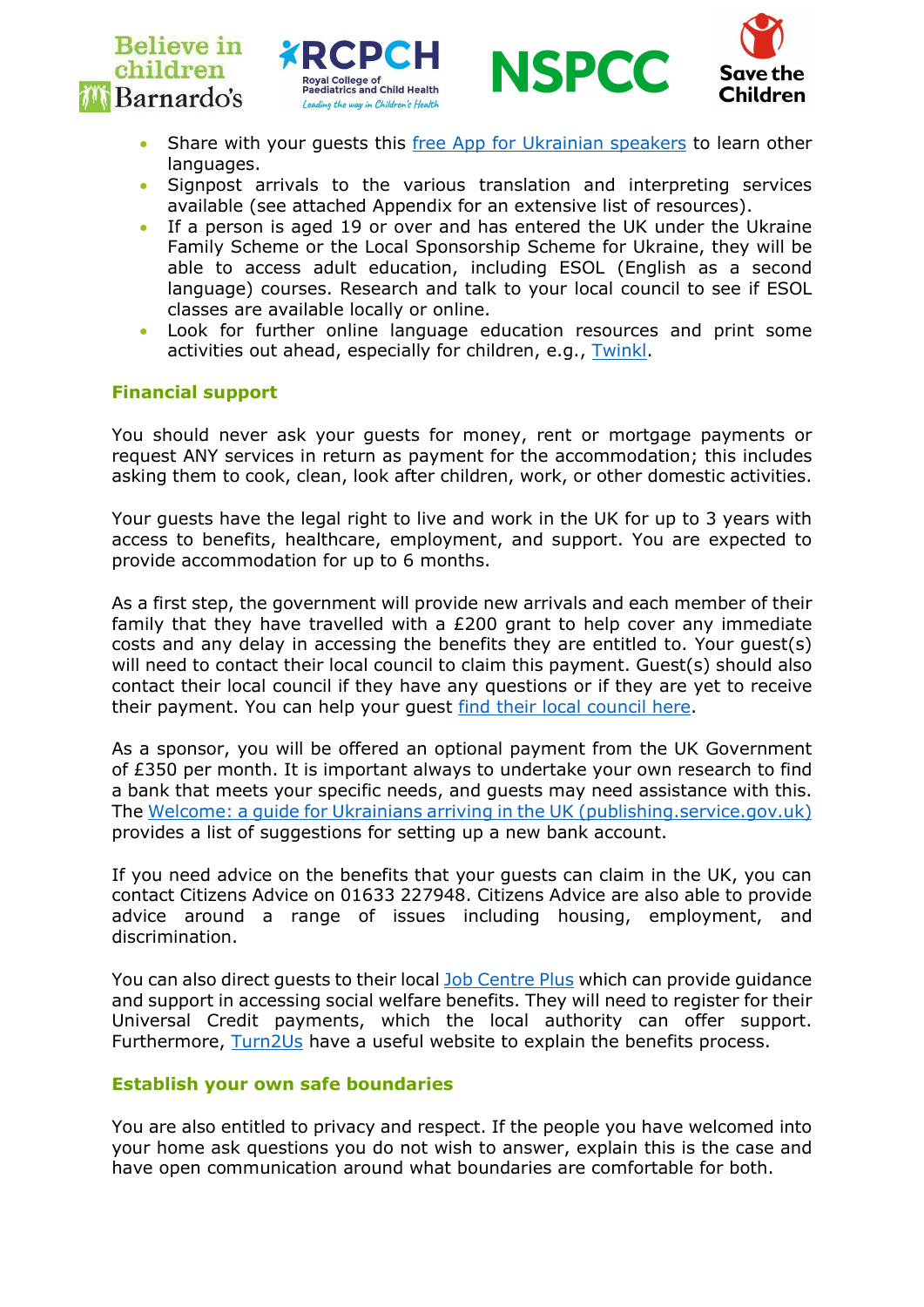# **Believe** in children *M* Barnardo's





Having conversations regarding the basic arrangements of living under one roof can be helpful for you and your new arrivals. You may wish to plan together who is responsible for different tasks such as cooking, cleaning, washing up, washing clothes, and changing bed linen. Share the basic rules you live by, such as rules no smoking in the household, what gets recycled or the days to take the bins out. As highlighted above, you must not request ANY services in return for the accommodation, including asking them to cook, clean, etc.

Hosts should be aware that within the same expectation for visitors not to pose a risk to host families and individuals – hosts must also not encourage, coerce or pressure their visitors to do or say things that feel uncomfortable or breach their privacy. Sexual harassment is a serious offence, and that includes behaviours and requests such as asking visitors to share a bed with you, not providing a lock on the bathroom door, pressuring visitors to go out for meals in an intimate or romantic setting, asking for private or intimate information such as relationship or dating history, or taking photos of visitors and their families without their consent.

If you have children, speak to them regularly about your visitors. If your visitors have spoken about anything potentially disturbing or upsetting that your children might have overheard, talk to your children to find out if they need support or would like to talk about the things they have heard.

When you have people in your house who are strangers, this can increase some risks – for example, risks to children, including your own. While not commonplace, it is possible that children can harm other children, and this can include sexual abuse. Encourage your children to share their thoughts and feelings with you about those staying with you, and do not insist on children always being positive or welcoming when talking about your guests. It's ok and natural for children sometimes to resent strangers who receive attention from their own caregivers, which can be discussed calmly and in a supportive way. This means that if in the future anything goes wrong or your child is harmed, they are more likely to talk to you about it. Encourage children to tell you if they are worried about anything to do with your guests, and keep an eye on the interactions between children, notice if anything feels uncomfortable and take action early on by challenging inappropriate behaviours, and ensuring you do not tolerate sexual harassment or sexualised 'banter' from older children. Do not allow your children to sleep overnight in the same room as your guests and ensure that your children have as much age-appropriate privacy as your guests do.

#### Education and childcare

If you have children or young people (up to 19 years old) living with you, you should offer support in understanding how the UK's education system operates. Firstly, all children are entitled to a school place.

In England and Wales, they should follow the Department for Education's guidance on how families arriving from Ukraine apply for a school place and child care. Further education opportunities for 16 to 19-year-olds are also available. Any families arriving in the UK should speak to the local authority school admission team (please do support them in finding the phone number) in their chosen areas for information on how to apply for a place with an education provider. The local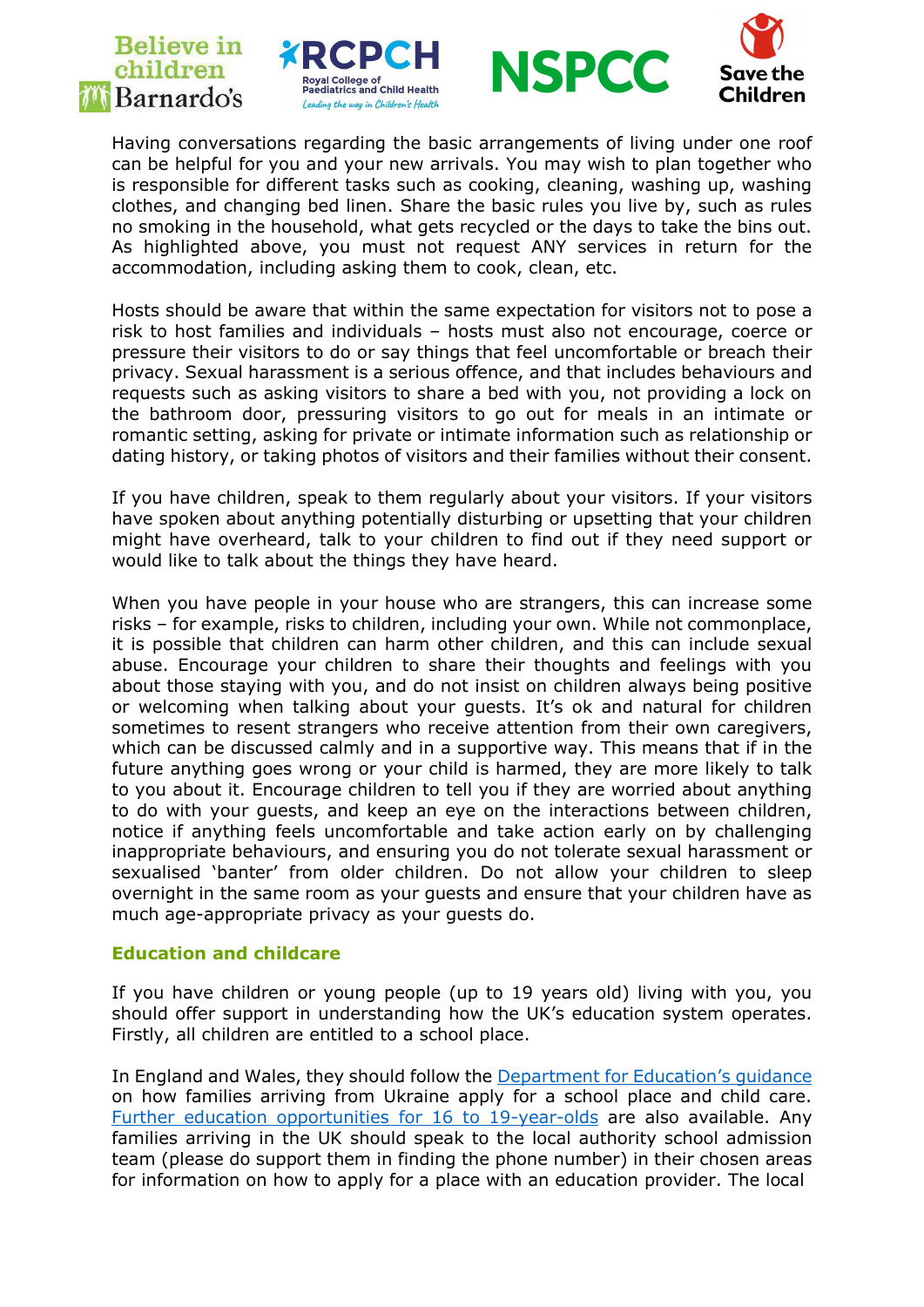





authority will be able to offer support and be responsible for registering children and young people in schools/ education providers.

In Northern Ireland, every child aged between four and 16 is entitled to a school place. If your child is eligible for primary or post-primary school, you must apply for their place. For more information see:

https://www.nidirect.gov.uk/articles/applying-school-place.

In Scotland, every child aged 4 ½ - 18 years is entitled to free school education. Your local council is responsible for providing school education in your area. You can find full information on applying for all school places and placing requests at https://www.scis.org.uk/information-for-parents/.

Families arriving from Ukraine may need assistance in applying for free school meals once their benefits have arrived, preparing children to go to school, and navigating the cultural differences in the education system. Share with families school time-tables, when the school holidays take place, the nature of parents' evenings, assemblies, the approach to homework, and when and how examinations/ assessments typically take place.

Consider talking to the school or College about how staff and students can welcome new arrivals and understand their circumstances. Being accepted and brought into friendship groups can be hugely positive for children and young people and help to support good mental health.

Ensure adults are aware they can also look for education and training courses available at https://nationalcareers.service.gov.uk/find-a-course. Opportunities will either be fully funded or co-funded (approximate 50% Government contribution) depending upon age, prior attainment, and circumstances.

If you are in Scotland, you can also contact the Student Awards Agency Scotland (SAAS) for further information on eligibility and access to funding support: https://www.saas.gov.uk/contact-us.

For further detail on available education opportunities for children, adults, and children and young people with Special Educational Needs and Disability (SEND) see Welcome: a guide for Ukrainians arriving in the UK (publishing.service.gov.uk).

Finally, the Ukrainian Ministry of Education has set up an online school platform to enable Ukrainian students to continue with their learning as per their national curriculum. The resource is a very well designed app, organised by grade and subject, with many videos, learning materials and tests (see here https://lms.eschool.net.ua/ and for a specific link to the guide on how to join the online school see https://youtu.be/NsGC-UM7- 8).

#### **Healthcare**

There are some cultural and economic differences in healthcare between the UK and Ukraine. You may need to offer advice that some medications sold in Ukraine without a prescription, such as antibiotics, cannot be accessed in the UK without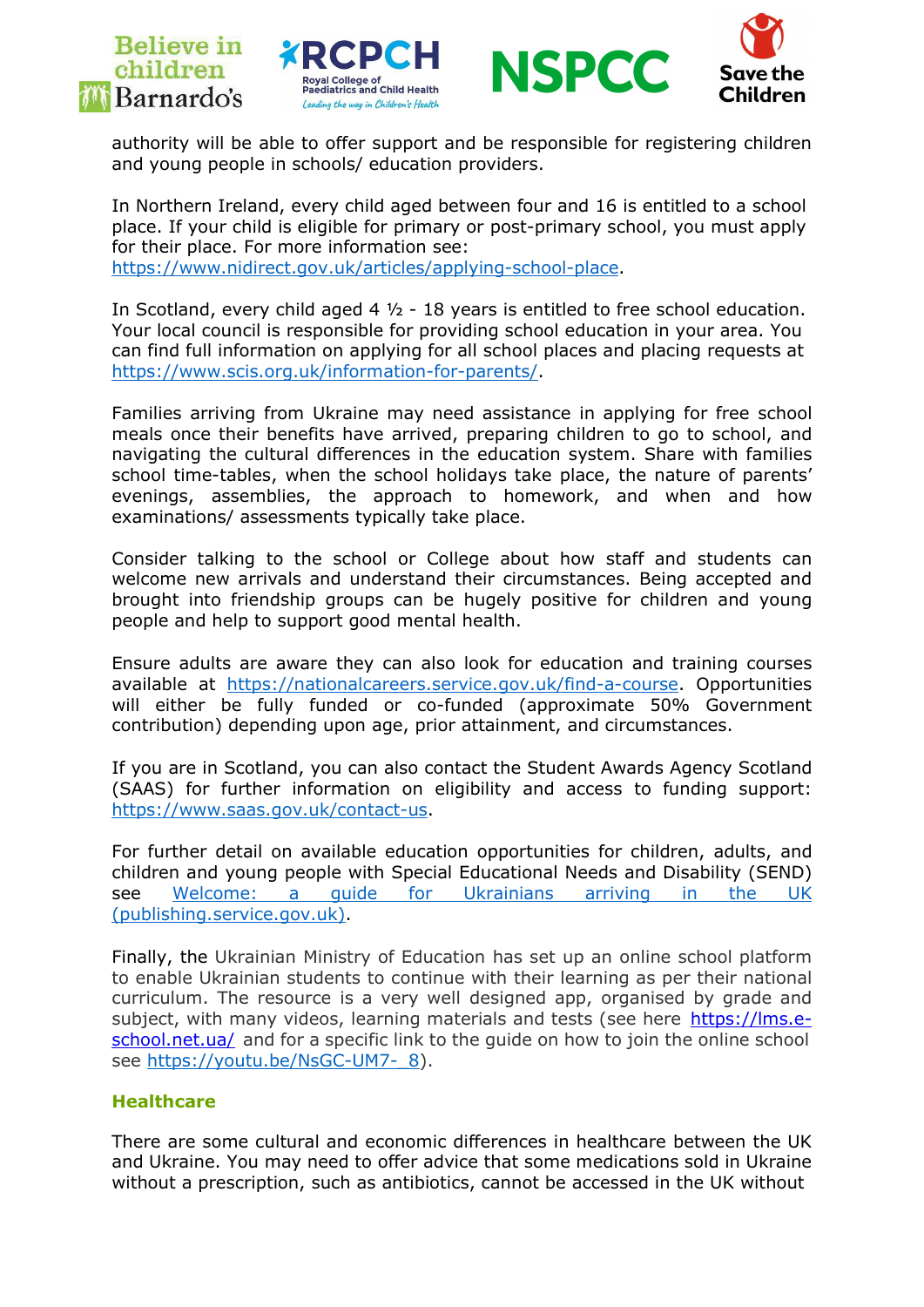# **Believe in** children *MBarnardo's*







getting a prescription from a GP first. Share with arrivals the NHS website (NHS England, NHS Scotland, NHS Wales, NHS Northern Ireland), so they can search independently for advice on their symptoms/ medical need and the treatments/ services available.

It is also important to explain that within the UK, everyone has the right to access free healthcare. Social services for people with mental illness are limited or absent in Ukraine [WHO Special Initiative Country Report 2020]. Support your guests to find their local GP (search here for NHS Northern Ireland, search here for NHS England, search here for NHS Wales, search here for NHS Scotland) and then through the registration process. Explain that mental health support is available also from a GP. You may need to offer help in completing registration forms and advice on how to make appointments.

It is beneficial to ask if there are any medical conditions that you need to know about in an emergency such as diabetic insulin, asthma, epilepsy, serious allergies etc. However, remember always to respect their privacy and confidentiality; do not ask your guest to share their medical history or needs with you. Instead, provide the below overview of where they can access different support.

- GP surgery confidential health service that can provide interpreters on request. The GP can refer to specialists, prescribe medication and provide support around family planning and mental health services.
- Pharmacy this is where a prescription that a GP has made can be picked up. Your prescriptions are free if you are registered with a local GP in Northern Ireland, Scotland, and Wales. In England, it will most likely be that people arriving from Ukraine are also entitled to free prescriptions, but explain they should check this quidance first to understand their eligibility and how to apply/claim. If not eligible for free prescriptions in England, it is £9.35 per item (see here for more detailed costs of prescriptions in England). Pharmacists can offer advice for common or less serious medical conditions and have an extensive range of medication for which you do not require a prescription.
- Dentist arrivals from Ukraine are entitled to access NHS dentists, although it may be helpful to explain the significant current delays in NHS dental care across the UK. You can register at a dentist that is accessible to you by contacting the practice directly. Dental costs vary across the different nations within the UK, but people arriving from the Ukraine will likely be eligible for free dental treatment. For further information you can read here about costs in NHS dental treatment in Wales, here for NHS dental costs in Northern Ireland, here about costs in NHS dental treatment in England, and here about costs in NHS dental treatment in Scotland. You can access emergency dental care by calling 111 for a referral, but this will not cover ongoing treatment.
- Mental Health Services support is available via the GP, alongside other local and online services, e.g., Barnardo's offers therapy with a qualified psychotherapist on their helpline for anyone fleeing the Ukrainian conflict, and Дужа Україна онлайн - Sane Ukraine Online (see further sources of support in Appendix below).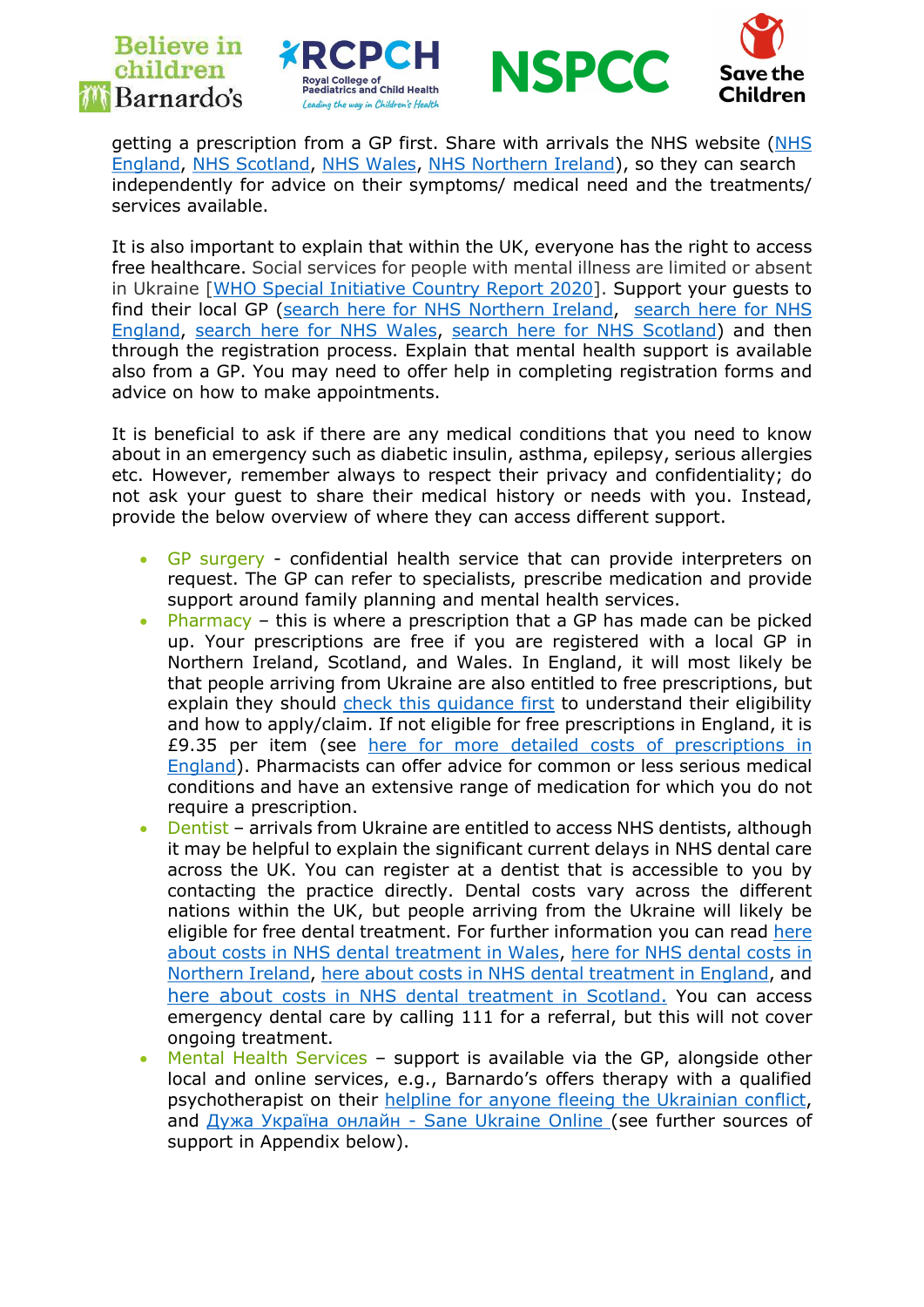







- Coronavirus vaccination arrivals from Ukraine are entitled to a free COVID-19 vaccination. For details on how to access see here for England, here for Scotland, here for Northern Ireland, and here for Wales.
- NHS 111 explain you can ring 111 if you have an urgent medical problem and you are unsure on what to do. You can request a translator if you require (see here for more information on NHS 111).

### Employment

All adults who arrive through the Homes for Ukraine programme will be able to work. Job Centre Plus is responsible for assisting in job searches. It may also be helpful to share your experiences in applying for jobs and volunteering opportunities and practical guidance for preparing for interviews. There are some specialist recruitment agencies that can offer support, such as **Bridge of Hope** and Refugee Employment Network.

### **Transport**

In your welcome pack, you should have provided an overview of local transport networks to reassure guests of their independence. Transport advice will differ across regions and reminding guests of the different approaches and requirements to travel may be useful. Explain where they can use cash and card, if they will need to provide ID, where they buy tickets, how to travel securely and safely, and what discounts are available e.g., rail cards or oyster cards.

#### Pets

If you have welcomed a new pet into your household, share with their owner the animal welfare legislation in the UK.

#### Information on Ukraine

Everyone's identity is intersectional, meaning people's social identity is composed of different understandings of their identity, e.g., gender, race, ethnicity, age, culture, social class, religion, sexual orientation, ability, and gender identity. As a host, it is important to understand that the identities of the people arriving from Ukraine are diverse, and thus, they will each require different support when they arrive in the UK.

#### **Parenting**

Despite a reduction in recent years as a result of campaign efforts by various organisations, the use of corporal or physical and humiliating punishment as a means to discipline children remains more widespread in Ukraine than in the UK. In Wales and Scotland, corporal punishment of children is now illegal, and in England and NI, it is less and less socially acceptable with parents looking to use more positive ways of disciplining their children and building healthier relationships with them. Whilst all parents will adopt different parenting styles, it is important to let your guests know that physical or humiliating punishment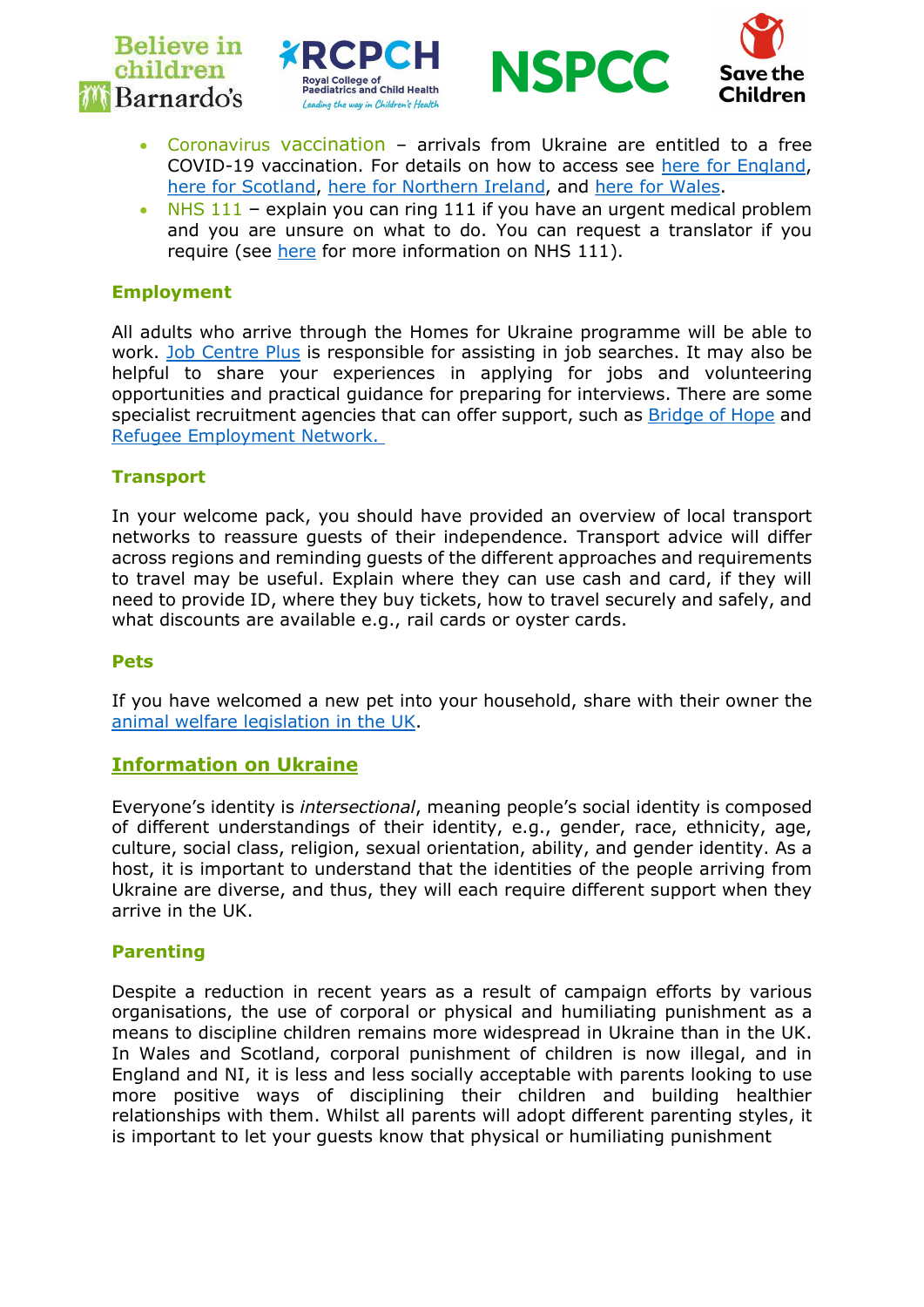# **Believe** in children *MBarnardo's*







should not be used towards any child. The NSPCC offers positive parenting tips and advice, and Barnardo's Parenting Support Programmes provides information on positive parenting approaches for arriving families. The Parenting for Lifelong Health team at the University of Oxford has also set up this website to provide tips on evidence-based parenting to support families impacted by the ongoing war in Ukraine. Also, see the section on safeguarding below for more detail.

### Religion and spirituality

It is important to consider how someone's religion and faith may impact their adjustment when arriving in the UK. According to the national survey conducted by the Razumkov Cente (see Ukraine - United States Department of State), the largest religion in Ukraine is Christian (62.3% Orthodox, 9.6% Greek Catholics, 1.5% Protestants, 1.22% Roman Catholic, 8.9% 'simply a Christian'). Other religious identities included 0.1% Jewish, 0.5% Muslim, and 15.2% said they do not belong to a religious group. The remainder of the population identified in small numbers as Buddhists and Hindus, or not wishing to disclose their identity. Practising religion varies across different regions, where religion is practised more extensively in the central and western parts of Ukraine. Religiosity is also higher in more rural landscapes, although a large proportion of people in Ukraine who identify as religious do not practice their religion by praying and attending places of worship.

It is important to share that they are free and welcome to practice any religion they wish to and provide an overview of the contact details of local Ukrainian and Russian speaking places of worship. If your guest chooses to share with you their religion, you can help research an appropriate local place of worship.

#### Food

Borscht, a beetroot soup, is the most famous dish in Ukraine. Deruny or draniki (potato pancakes) and varenyky (boiled dumplings) are also widely eaten. Food in Ukraine often contains potatoes, cooked cabbage, onions, bread, garlic, and cereals (the most common being buckwheat and wheat porridge). Chicken, beef, lamb, and pork is widely used in Ukrainian cuisine. In particular, pork lard (salo) is a very popular dish often served with thin slices of garlicky bread. Research and share where you can find local Eastern European food with your guests, e.g., Polish stores usually supply food that is typical in Ukraine. You can find some local recipes online for free; for example, learn how to make paska bread and pickled cucumbers recipes from Ukraine. Remember, leaving various snacks in the room for the first few days would also be sensible, as they may not wish to or feel comfortable enough to go into the kitchen.

## LGBTQI+

Unfortunately, as seen across the world, the LGBTQI+ community in Ukraine are still discriminated against. According to the research by the PEW research centre in 2019, 69% of people in Ukraine surveyed said homosexuality should not be accepted by society. It is important to explain to people the anti-discrimination laws in the UK, and also sign-post to support for LGBTQI+ people arriving from Ukraine. LGBTQI Ukrainians in the UK can access LGBTQI+ specialist support from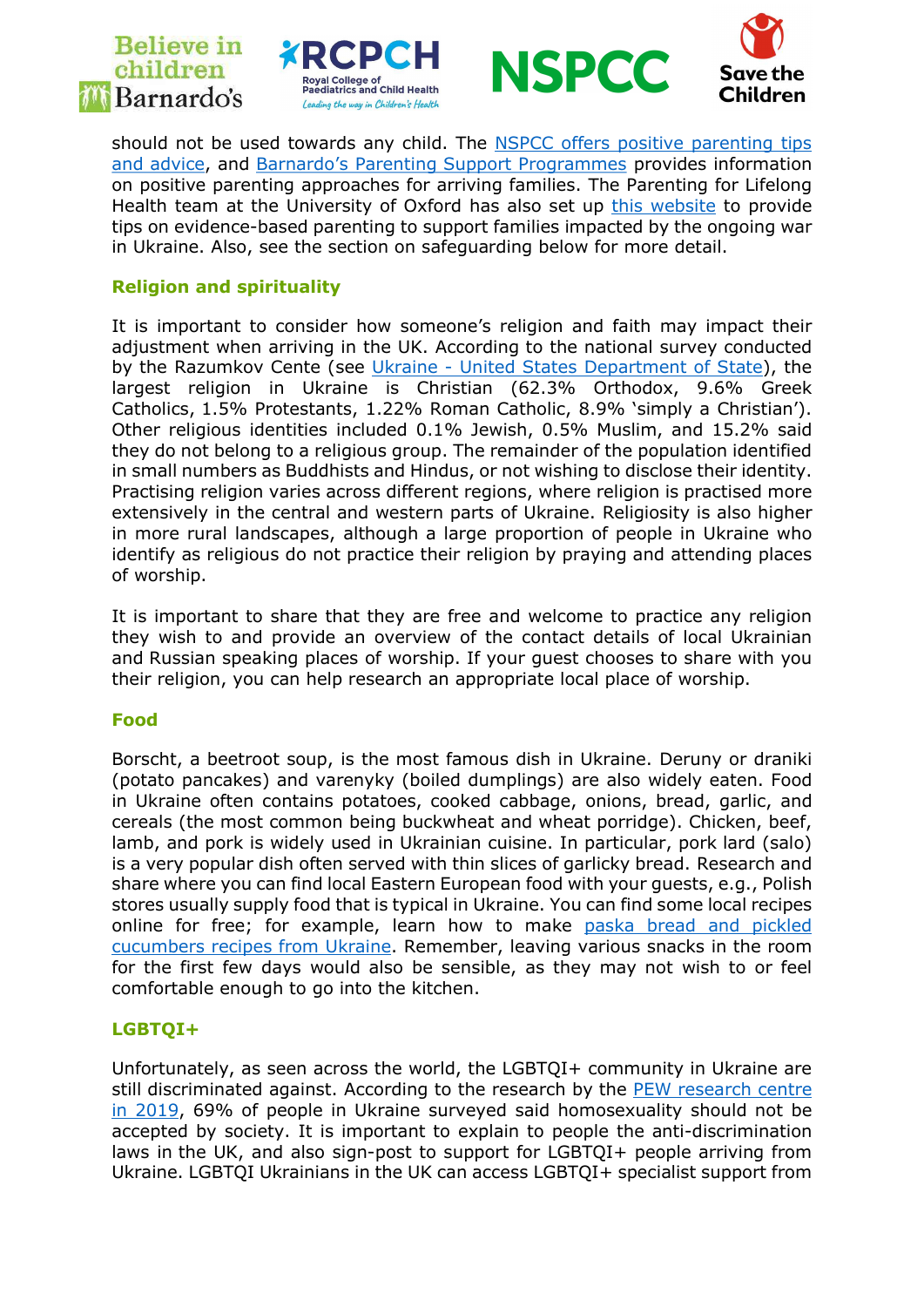







Micro Rainbow's outreach officers, including dedicated peer support groups and social inclusion and employability programmes.

#### Homelife and differences

Air temperature in homes – People in Ukraine are accustomed to higher temperatures in the home. Children more commonly dress much warmer all year round than children in the UK. Make sure you speak regularly about if they are comfortable with the house temperature. Support new arrivals by providing blankets/heating pads/water bottles, if possible, as they acclimatise to the UK weather.

Utilities – People in Ukraine typically filter their water before drinking. Note that tap water is safe to drink in the UK, and explain how to use both taps. Share how utilities are private and how to look for the best deal online; this will support people arriving from Ukraine if they come to live in their own private accommodation.

Recycling - Ukraine does not have a national recycling system. Make sure to share your process for recycling rubbish and the days to leave bins out. Provide the detail of your local council's recycling guidance and the locations of recycling centres.

#### Making conversation

You may find cultural differences in how each other approaches conversation. Despite the intention, it may be that a question somebody asks may alarm or surprise one another. It is important to react calmly and offer a further explanation for your feelings if required and move the conversation onwards. Refrain from asking questions or starting discussions on political issues such as the country's leadership. While political divisions exist in Ukraine, the topic will likely be painful and uncomfortable for people fleeing Ukraine following the Russian invasion. Within the Appendix of this guide, there are various translation resources listed that can be accessed by yourself and your guest.

#### Bereavement and mourning traditions

In Ukraine, a 40-day mourning period is observed for bereavements. During the 40-day mourning period, the Ukrainian community has memorial feasts on the third, ninth, and fortieth days after the death. On these days, special services are ordered in the church. They also have feasts on the six-month and oneyear anniversaries of the deceased's death.

#### Information on trauma, it's presentation and impact

#### What is trauma?

Many people who go through a traumatic event are likely to experience upsetting emotions, thoughts and memories. However, most people will feel better over time. When these unpleasant reactions don't go away, and interfere with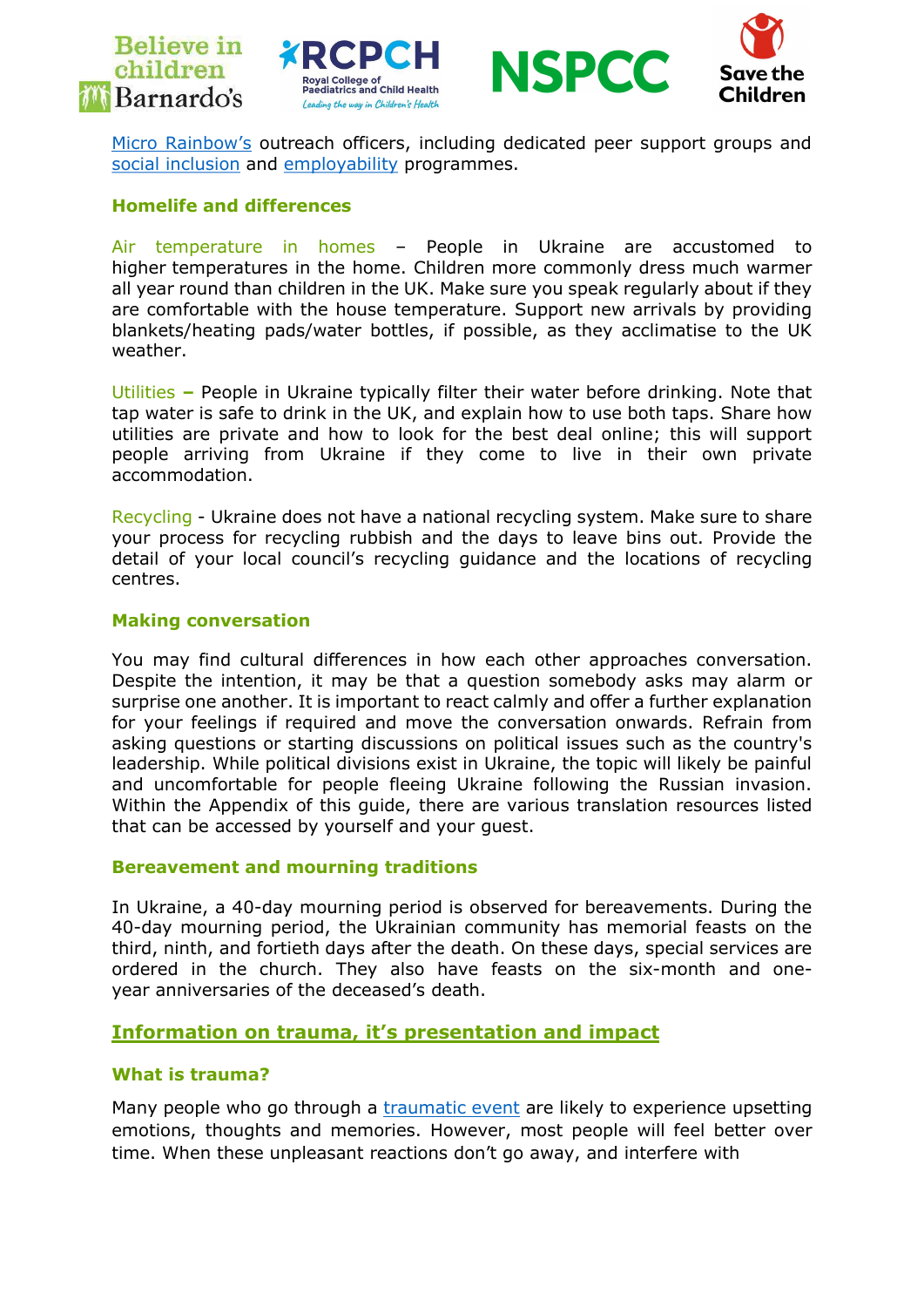







someone's daily life, they might be experiencing poor mental health or a mental illness.

Traumatic events are shocking because it is difficult to make sense of them. They don't fit with our sense of what the world should be like. Each person who experiences trauma and adversity will do so in a different way and be affected in different ways depending on their unique experiences.

### What is the impact of experiencing traumatic events and situations?

The potential impacts of trauma on people are wide-ranging and can be both emotional, psychological, and physical. These are not things that are certain to happen, but people are at greater risk of these effects if they have been exposed to traumatic events.

When speaking to people who have become displaced due to conflict, it is important to recognise that the movement is also likely to have been difficult and distressing in addition to the trauma of the conflict itself. They are likely to experience feelings of loss and grief for their:

- friends and family members left behind or lost to the conflict
- $\bullet$  pets
- communities
- homes
- work or schools
- activities.

They may have experienced or witnessed stressful or traumatic events. In their home country and during their displacement, people or systems that they previously held trust in may not have been trustworthy or safe.

Mental health challenges are very common among displaced people. It is important to recognise that mental health is a continuum, with mental health and mental illness at the two extreme ends. Depending on the internal and external faculties of a person at any time, he/she/they can lie at one point of the continuum and shift position as their situation improves or deteriorates. Without timely and appropriate support, mental health can deteriorate.

Common mental health problems in those that have experienced or fled from conflict include:

- Sleep disruption/poor quality sleep
- post-traumatic stress disorder (PTSD)
- depression
- **anxiety disorders.**

There are high rates of grief, distress, and mental health problems in people under the age of 18, especially in the context of experiencing the many traumatic events of conflict.

It is also important to be aware that people's responses to trauma are likely to look and feel different. In some circumstances, when a person is 'triggered' (they are reminded of the trauma and feel fearful), they may respond in a variety of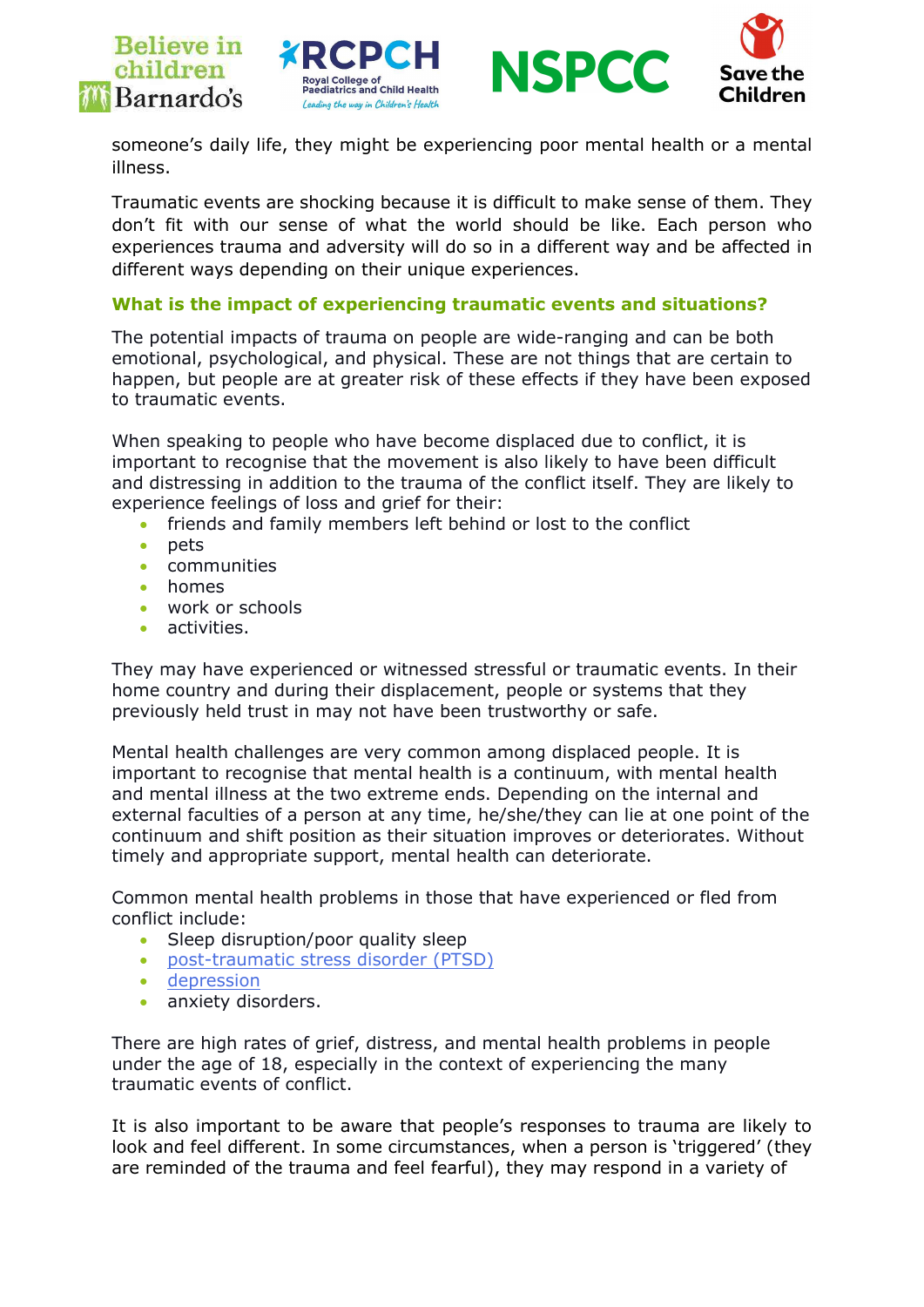







ways. It is important to understand that 'behaviour is communication'. You can read about this further in these resources:

- Safe Hands thinking minds trauma defence behaviours we might see
- Beacon House what survival looks like at home
- NCSTN Ready to Remember: Jeremy's Journey of Hope & Healing (a story about traumatic grief).

#### What approaches are there to caring for children and families after trauma?

Being a member of a collaborative network of care and support can lessen the longer-term impacts of trauma on people who have been displaced. Approaches include:

- receiving timely social support
- having a safe space to talk about and begin to make sense of what happened
- building/strengthening relationships to create trust and greater networks of support.

It is clear that integrating children and their families into caring relationships and social arrangements and ensuring that they are offered social support from families and peers, have strong, helpful effects.

Helping children and families should be based on the principles of psychological first aid, which include:

- Good communication Being calm and understanding, not pressuring people into speaking, and remaining aware of your words and body language.
- **Preparing** to speak to people by learning about their situation and experiences, the services available to support them and how they can access them.
- Looking, listening, and linking Look to see if the person and/ or their family have any urgent unmet needs, might be experiencing further harm, or is having serious distress. Find out what their needs and concerns are and link them with health, housing, financial and legal services.
- Creating trusting relationships Trustworthiness is important this means keeping promises and not promising things that you cannot deliver or offering false reassurance.

It is important to help your guests to feel welcome from the start, which can promote a greater sense of safety. This can include providing them with a space where they can feel welcome and safe, respecting cultural norms and being sensitive to possible trauma histories.

It is important to remember that the adults in children's families may also be struggling with their experiences, their health may be affected, and they may have difficulty in reassuring their children. Often, children worry about parents and other family members. It may be that families aren't staying with you for a long time, but 'every interaction is an intervention' (Dr Karen Treisman), meaning every time we communicate, we have a chance to create a positive experience, a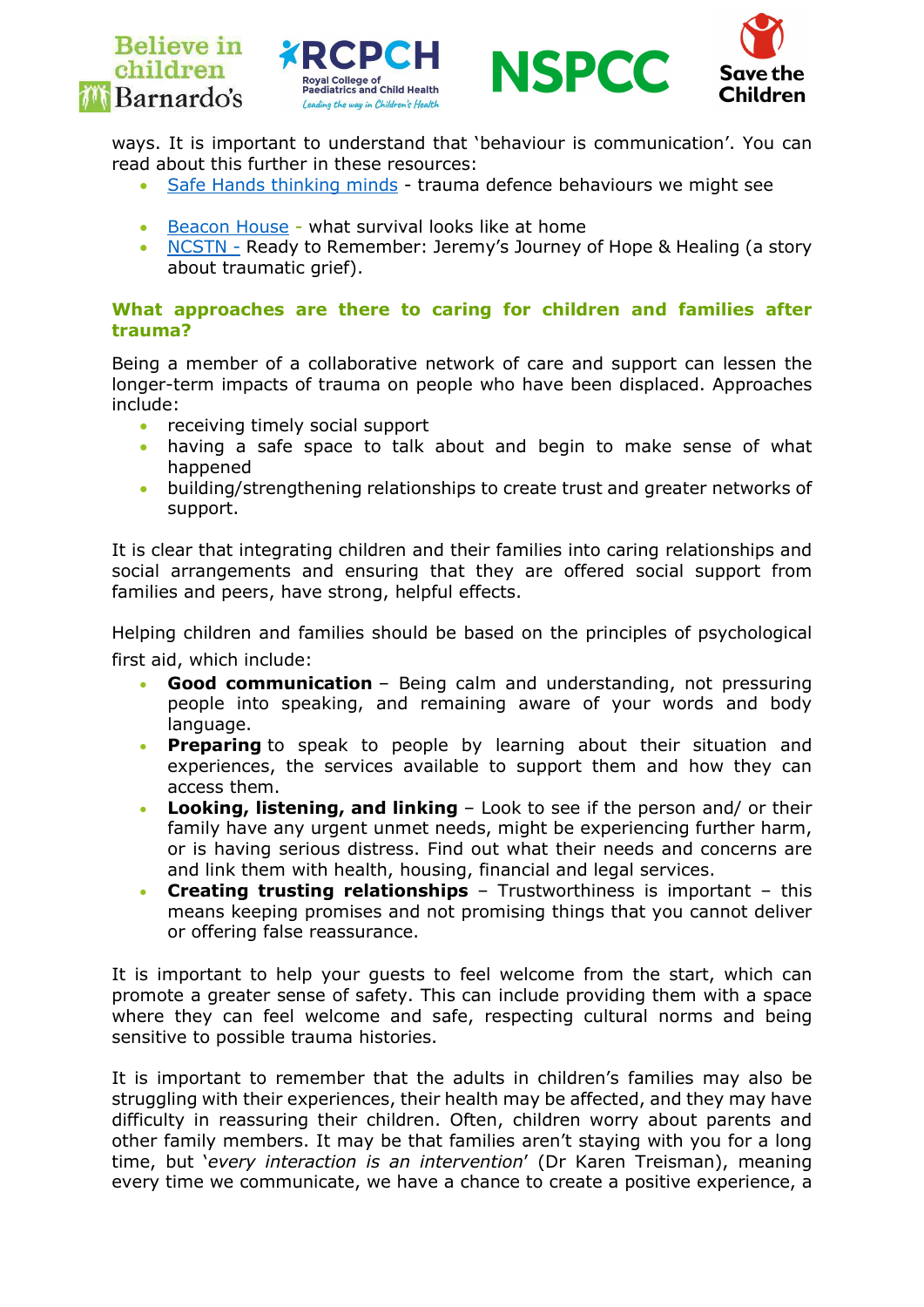





positive connection, and a positive step. This does not have to be 'big' things; it can be the smallest of gestures or the friendliest of smiles. These small moments can build a pattern that creates safety and trust.

It is natural to want to offer physical reassurance (for example, hugs or a shoulder to cry on), but not all people want physical contact, and it is important to respect physical space.

You can find a range of resources to support a trauma-informed approach in the Appendix. Begin by understanding further about what trauma is by looking at this trauma infographic by Dr Karen Treisman - Safe hands thinking minds, and listening to Anna Freud's "In the Mind" Podcast – 'What is Trauma and how does it affect the brain?'

## Safeguarding and what to do and where to go if you have concerns?

Nothing is more vital than ensuring children and vulnerable adults are safe, and their wellbeing is protected. It is everyone's responsibility to prevent ourselves and one another from harm. As the NHS advises, supporting people when concerns are raised about abuse or neglect can be very difficult and distressing for everyone involved. Deciding what's the right thing to do can be stressful, particularly if the person you are concerned about is reluctant to accept support. As detailed below, if you are unsure what to do, you can always seek advice and support.

We can protect children, young people, and adults at risk by working proactively together. If you notice anything that is of concern, or believe someone may be at harm or risk, you should report your concerns and share information with the relevant statutory services (ideally with the consent of the people concerned, where possible). Statutory services are public services that have a legal duty to protect adults and children, such as The Police, Local Authority/ Council, Child and Adult Social Services and the NHS. These services can also be contacted in nonemergencies for guidance or support with the safeguarding situation you might be involved with. In England, NHS England Safeguarding App can advise who to contact locally, and across the UK, the NSPCC Helpline can offer advice and support. If someone is at immediate risk of harm, call 999.

Your local authority will have a Local Safeguarding Children/ Adults Board composed of a set of multi-agency bodies and often a Multi-Agency Safeguarding Hub (MASH), the referral "front door"; local MASHs can also offer advice and information. Local Authority Social Services have a statutory duty to safeguard and promote the welfare of children and adults at risk. Local Authorities have a designated officer (designated senior manager in Wales) responsible for the management of allegations against people who work with children. To be prepared, you should contact your local authority in advance to ask how you can report a safeguarding concern relating to the person you are supporting.

Although it may feel challenging, it is crucial to speak to everyone in your household about your safeguarding responsibilities and what is expected in the UK. The UK government provides a range of guidance and policies on safeguarding children and safeguarding vulnerable adults. The use of corporal punishment is more common in Ukraine than here. It is important to share that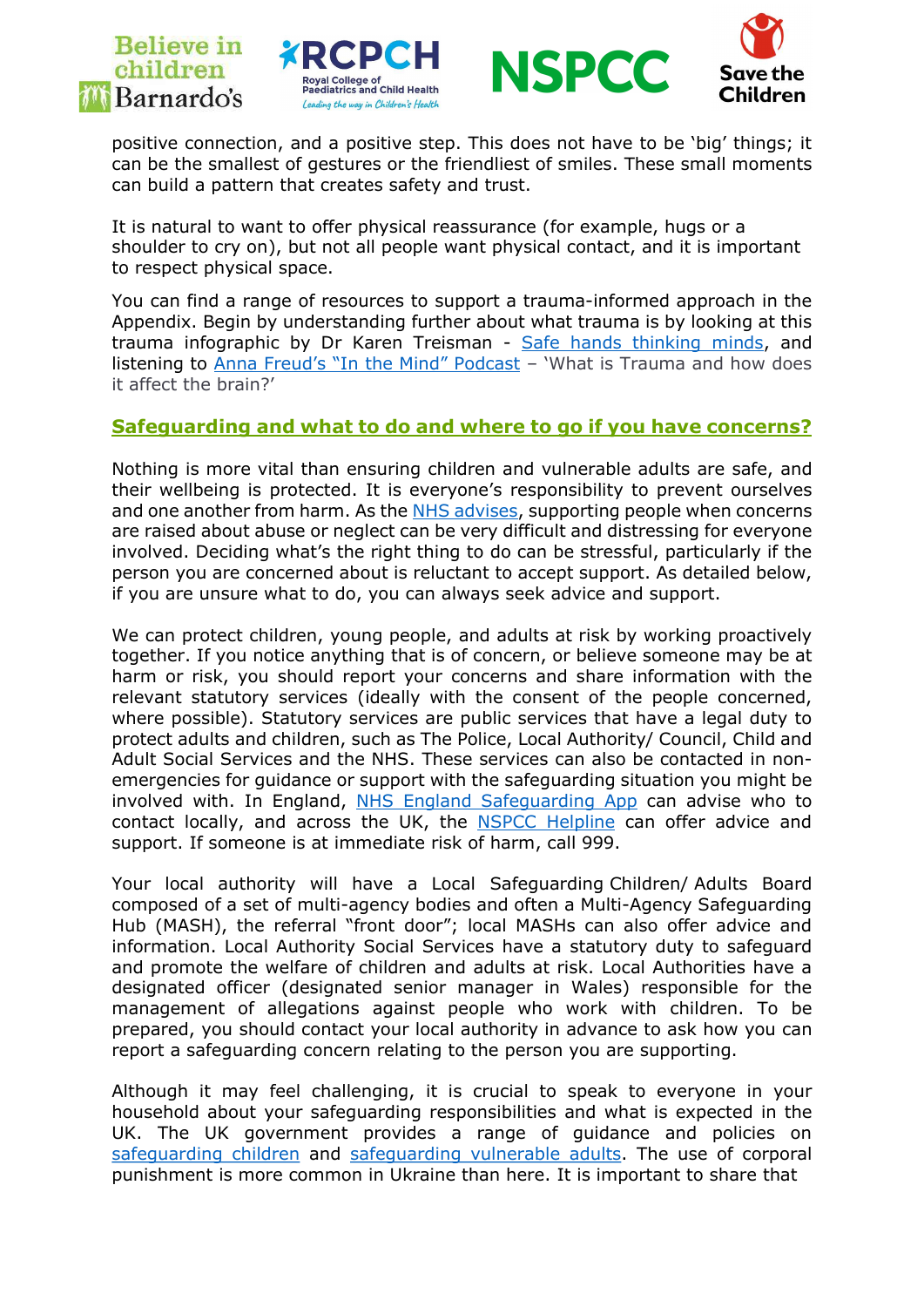





Children

it's illegal to smack a child in Scotland and Wales and include information on positive parenting approaches for arriving families. For example, see Barnardo's Parenting Support Programmes.

When your guests arrive, speak to them about how to contact the emergency services. In Ukraine, they have various numbers for the different services, so it is important to outline that in the UK, we have 999 for emergencies and 101 for nonemergency police contact, and 111 for non-emergency healthcare. Make sure you explain that if someone does not speak English, they can say the name of the language they speak (in English) for the call handler to source an interpreter.

#### What if the hosting arrangement goes wrong?

With so many people coming into the country, it is inevitable that some sponsorship arrangements will not go as intended. It is better to alert someone to this sooner rather than later before the sponsorship completely breaks down. If for any reason you, or your guests, need to end the sponsorship arrangement early, you or they should inform the housing team at your local city or district council as soon as possible.

Many local councils also have specific helplines for people arriving from Ukraine, so please do ensure that you know what this number / email is and provide it to your guests.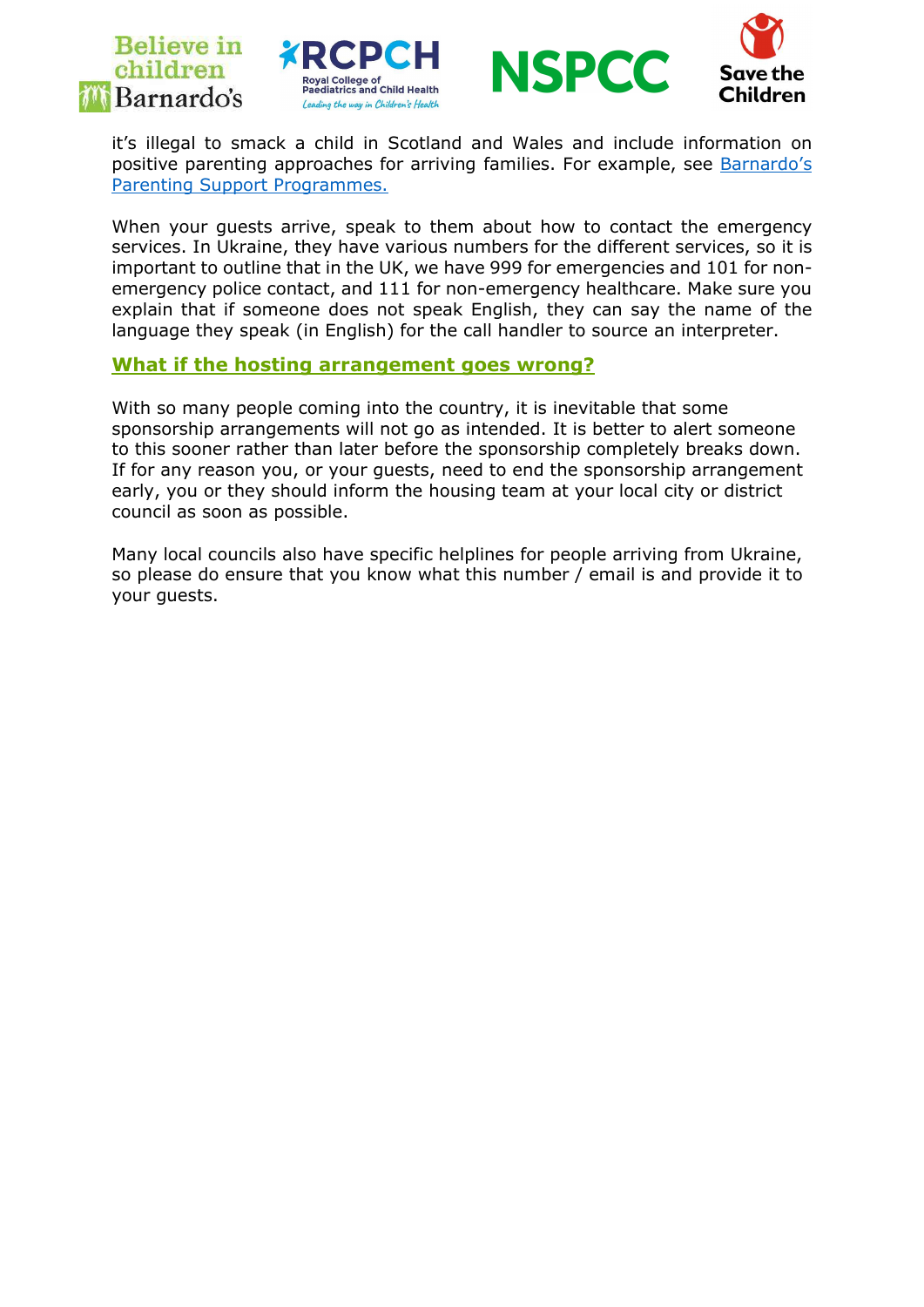







# Appendix – Further resources and sources of information

## Support with safeguarding

CELCIS - Worried about a child? Find out who to talk to (Scotland). Advice and guidance on who to contact if you are worried about a child.

CELCIS: Protecting Children Microsite - Resources on child protection, and related areas (Scotland). Support for those working to ensure that the lives of babies, children and young people are protected from abuse, harm, and neglect.

Local Government Association – Making Safeguarding Personal toolkit. The practice toolkit handbook guides you through the best approach and effective application of safeguarding with a range of helpful tools and practicebased case examples.

**Missing Children Europe- Guidance on how to report a missing Ukrainian** child. Also, resources to support missing children and their families fleeing Ukraine.

NHS – NHS England Safeguarding app. A comprehensive resource for healthcare professionals, carers, and citizens. It provides 24-hour mobile access on up-to-date legislation and guidance. The app also provides information on how to report a safeguarding concern and has a directory of safeguarding contacts for every local authority in England, searchable by region.

NHS - How to raise a safeguarding concern. Advice on safeguarding.

NSPCC – Helpline. Trained professionals who can provide expert advice and support. Contact 0808 800 5000 if you're concerned about a child, if you're a parent or carer looking for advice, or if you're a professional in need of information and guidance.

NSPCC – Safeguarding children and child protection. Guidance and resources on how to safeguard children and support child protection.

Scottish Government - Getting to Scotland: information for displaced **people from Ukraine.** Advice, quidance, and resources for displaced people from Ukraine who would like to travel to Scotland.

UK Government - How we deal with safeguarding concerns. Guidance for the public on how to get help if you have concerns that someone is being abused or neglected under a lasting power of attorney, enduring power of attorney or deputy court order.

UK Government - Safeguarding children. A range of policies, legislation, and guidance for safeguarding children.

UK Government – Safequarding vulnerable adults. A range of policies, legislation, and guidance for safeguarding children.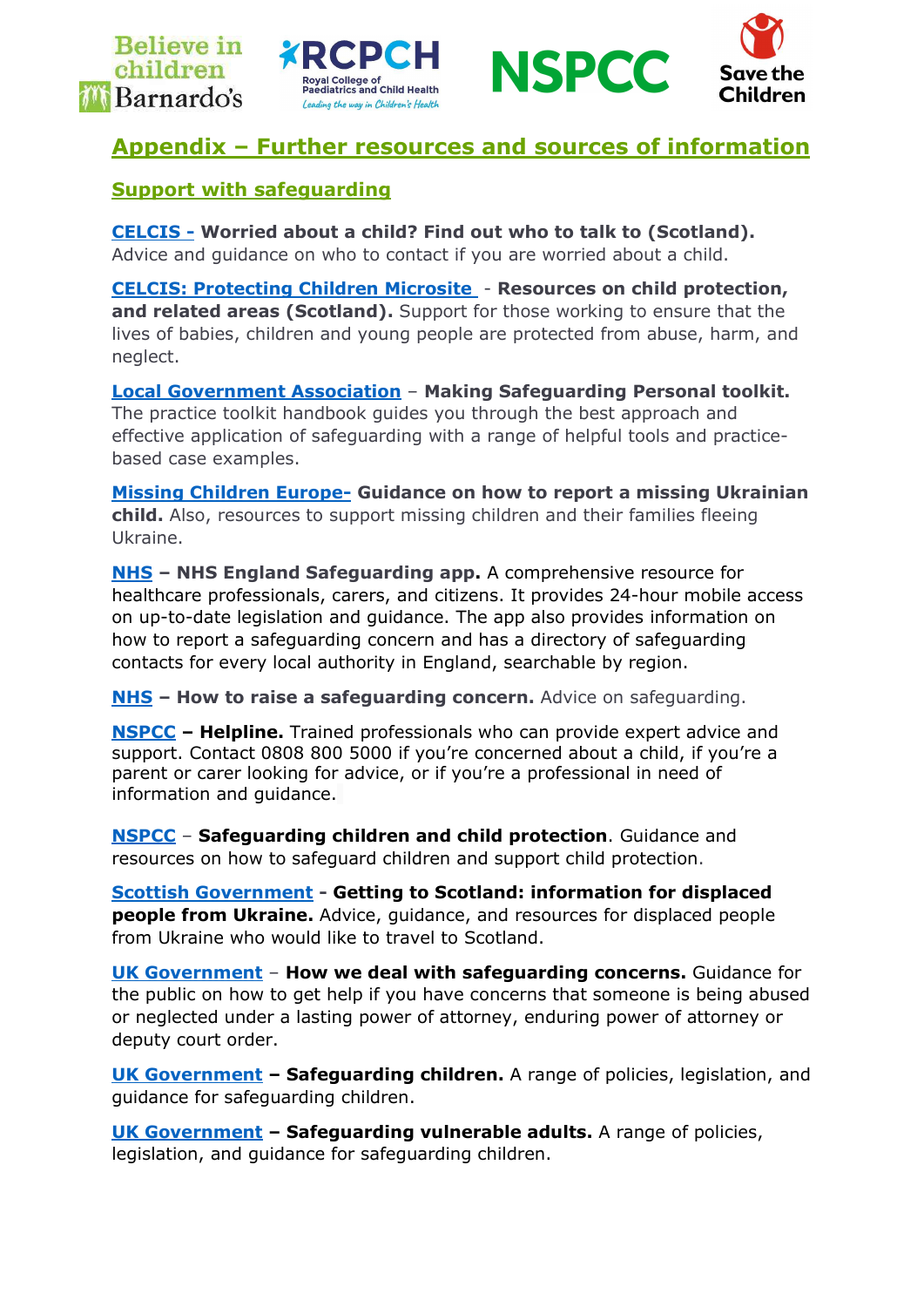







UNICEF - Guidance for protecting displaced and refugee children in and **outside of Ukraine.** Guidance on how to help keep children displaced by the war in Ukraine safe from trafficking and other forms of exploitation and abuse.

UNICEF - In search of safety: children and the refugee crisis in Europe. Resources for teachers to help primary and secondary pupils make sense of the current refugee and migrant crisis in Europe, within a children's rights framework.

Free helplines and support for people arriving from Ukraine

Barnardo's (Great Britain)– Practical advice and free helpline. Telephone: 0800 148 8586. Email: ukrainiansupport@barnardos.org.uk

Just Right (Scotland) - Free legal helpline. Telephone: 0800 995 6045. Email: ukraine@justrightscotland.org.uk

Northern Ireland Community of Refugees and Asylum Seekers (NICRAS – Northern Ireland) - Supporting and representing refugees and asylum seekers in Northern Ireland. NICRAS provides advice, information, support and activities for refugees and asylum seekers in Northern Ireland. Telephone: 078 7852 5870

Refugee council (UK) - Support and information for people affected by **the crisis in Ukraine -** A summary of the Refugee Council's most recent support and information for people affected by the crisis in Ukraine.

Sanctuary (Welsh Government) – Website and free helpline to help sanctuary seekers to understand their rights. Telephone: 0808 175 1508 or use +44(0) 20 4542 5671. Advice available in Ukrainian and English.

Scottish Refugee Council (Scotland) – Practical advice and support. Telephone: 08081967274. Email: ukraine@scottishrefugeecouncil.org.uk. Various support and guidance offered.

The Law Society (England and Wales) – Find a Solicitor. Free service for anyone looking for information about organisations or people providing legal services in England and Wales that are regulated by the Solicitors Regulation Authority (SRA).

Welsh Refugee Council (Wales) – Practical advice and support - Telephone: 0808 196 7273. Email: info@wrc.wales. Various support including free ESOL classes and Play Group for children and families.

Official advice on government sponsorship scheme for hosts and arrivals

Citizens Advice - Advice for sponsors on being a host.

Dedicated home office line for sponsorship queries. Telephone: 0300 303 2785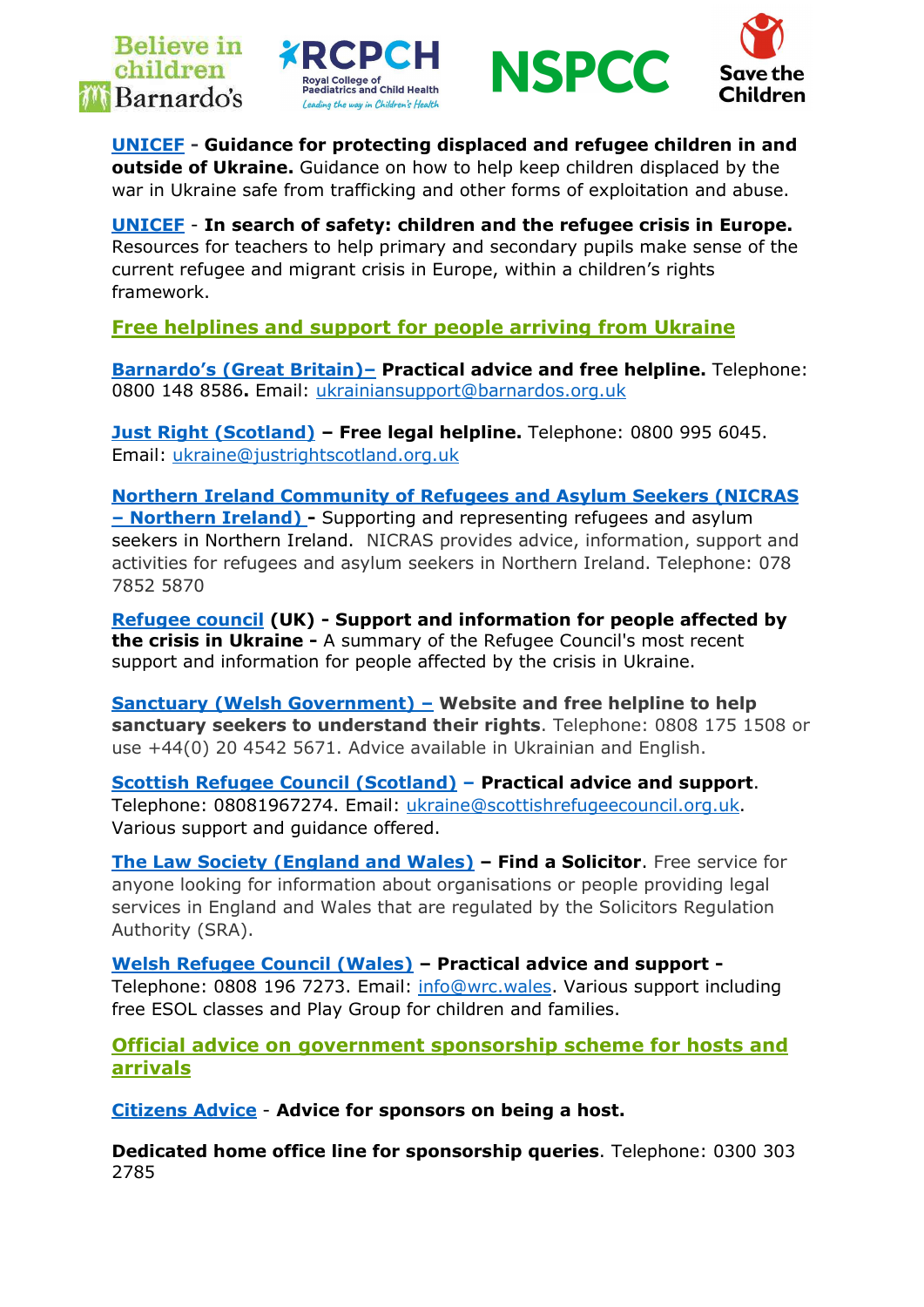







GOV.UK - UK visa support for Ukrainian nationals - Guidance on support available to Ukrainian nationals and their family members.

GOV.UK - Welcome: a guide for Ukrainians arriving in the UK. Advice for arrivals from Ukraine.

Homes for Ukraine - A Reset service for community welcome – Information and how to register for the UK's Homes for Ukraine scheme, led by Reset, for sponsors and people interested in being sponsored.

Nidrect – (Northern Ireland) Supporting Ukraine – Guidance on how to support people arriving from the Ukraine.

Nidrect - (Northern Ireland) Ukraine assistance centres - Support for people arriving from Ukraine in centres that are in Ballymena, Belfast, Craigavon and Newry.

RESET - Homes for Ukraine sponsor toolkit.

Scottish Government - Super Sponsor Scheme and Homes for Ukraine: guidance for local authorities. Guidance for local authorities on the Scottish Government's Super Sponsorship Scheme and Scotland's responsibilities under the UK Government's Homes for Ukraine scheme.

Education resources of support

Clanbeat– App to promote teachers wellbeing.

Електронні версії підручників - Online library with reading books. organised by age. 

ELLIS - All in one user-friendly platform for early childhood education administration. 

Навички дошкільняти - Online platform for pre-primary education. 

Schoolaby - A digital platform to manage study journeys', currently offering 11th grade Math courses for free.

The Ukraine Ministry of Education - Online education platform. Youtube - Guidance on how to join the online school.

Triumf Hero - App to promote children's wellbeing. 

Wkasa Hagi - Distance learning sessions platform

Accessing government services and support

Department for Education - How do families arriving from Ukraine apply for a school place and childcare? Guidance on how families arriving from Ukraine apply for a school place and childcare.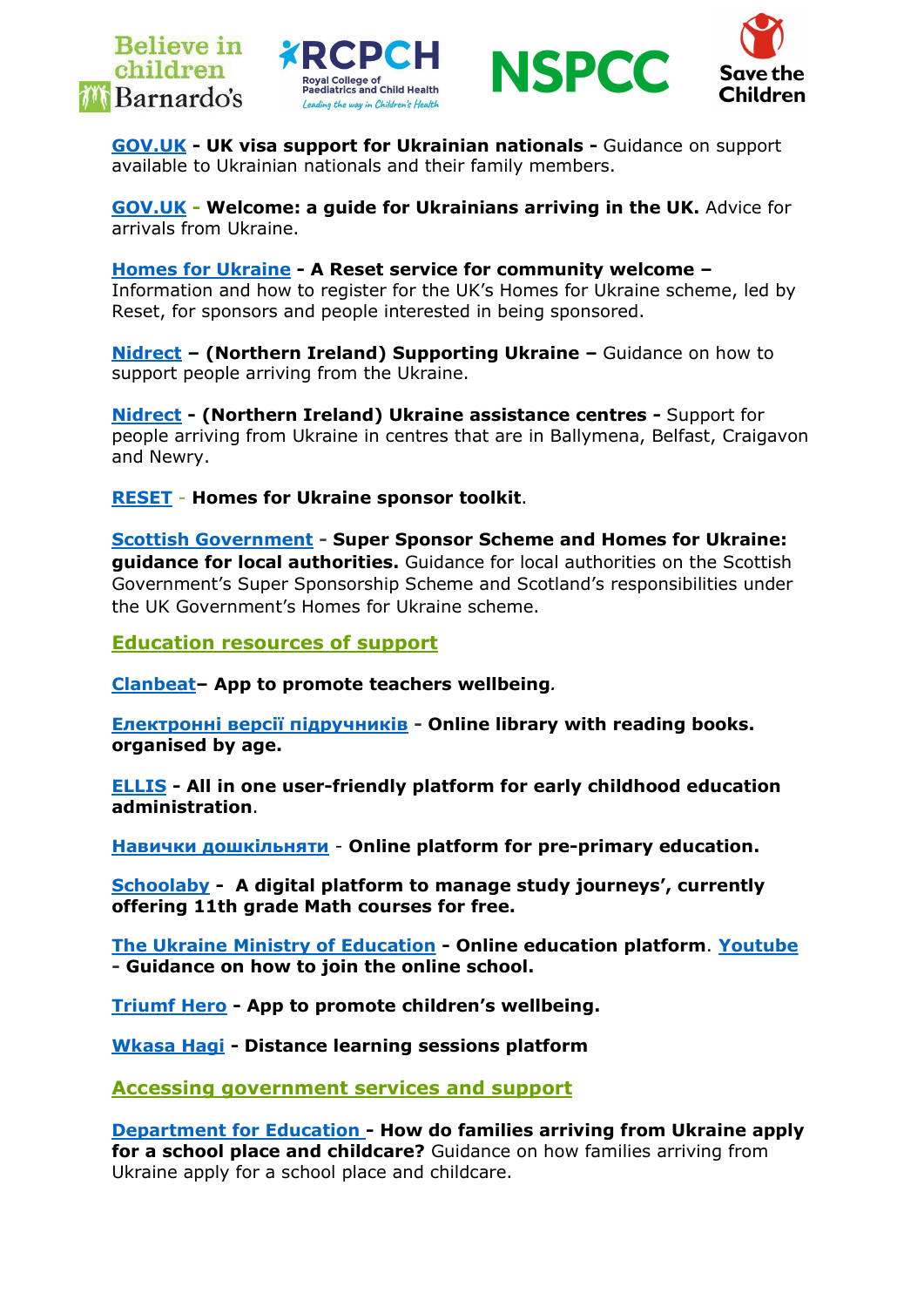







Department for Education – Further education opportunities for 16 to 19-vear-olds. Guidance on opportunities and funding available.

Job Centre Plus - Benefits and job-seeking support. Search engine for locating local Job Centre Plus to source guidance and support in accessing social welfare benefits.

National Careers Service - Find a course. Search for opportunities available for further education and training.

**NHS** - Healthcare advice and support. Search for advice and quidance for treating various healthcare conditions and symptoms.

NHS – Find your local GP. Search engine for locating your closest GP surgeries.

NHS England- Book your coronavirus vaccination. Arrivals from Ukraine can use this link to book their free vaccination once registered with a GP in England.

NHS England – Costs of dental treatment in England. Information and advice on eligibility for free dental treatment in England.

NHS Northern Ireland - Costs of dental treatment in Northern Ireland. Information and advice on eligibility for free dental treatment in Northern Ireland.

NHS Northern Ireland– Guidance on booking your COVID-19 vaccination **in Northern Ireland.** Arrivals from Ukraine can use this link for quidance on how to access their free COVID-19 vaccination.

NHS Scotland - Costs of dental treatment in Scotland. Information and advice on eligibility for free dental treatment in Scotland.

NHS Scotland– Guidance on booking your COVID-19 vaccination in **Scotland.** Arrivals from Ukraine can use this link for quidance on how to access their free COVID-19 vaccination.

NHS Wales - Costs of dental treatment in Wales. Information and advice on eligibility for free dental treatment in Wales.

NHS Wales – Contact details for your local health board to access your COVID-19 vaccination in Wales.

Office of the Immigration Services Commissioner - Immigration advice from an immigration adviser if you need help with getting permission to stay in the UK.

UK Government– Find your local council. Search here to find your local council.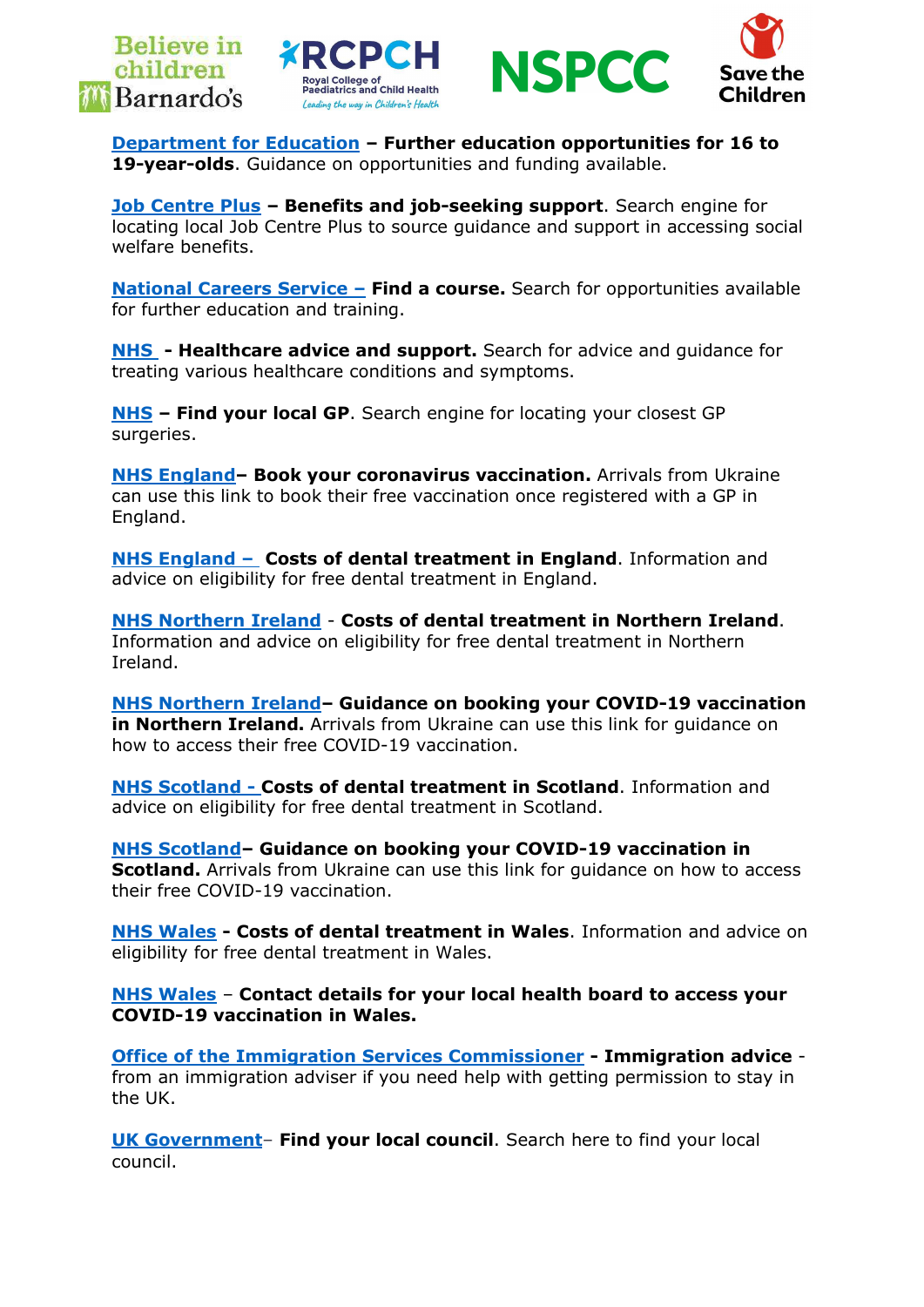







## Wellbeing and mental health support

## Anna Freud Centre - Advice, guidance and resources for parents and

carers. Supporting a child or young person who may be struggling with poor mental health.

**Barnardo's - Ukraine support line.** Offers free counselling with Ukrainian/Russian speaking therapists and interpreters. People fleeing Ukraine are encouraged to contact the team directly to refer themselves by calling: 0800 148 8586/ or via the website.

IFRC Psychosocial Centre - Mental Health and Psychosocial Support for Refugees, Asylum Seekers and Migrants on the Move in Europe. Advice and guidance on protecting and supporting the mental health and wellbeing of refugees, asylum-seekers and migrants.

Red Cross - Emotional support line.

#### Sane Ukraine Online – Trauma educators and therapist support.

Dedicated to all Ukrainians – ex-pats, refugees, and those staying in the country – that need practical psychological and emotional support in the current situation. This is led by experts and translated into Ukrainian.

YoungMinds. - Resources on supporting the mental health needs asylum seeking and refugee children.

Information in Ukrainian

Подолання наслідків травмуючої події - Coping after a traumatic event.

Посттравматичний стресовий розлад (ПТСР) - Post-traumatic stress disorder (PTSD).

Information in Russian

Как справляться с последствиями пережитых психотравмирующих событий - Coping after a traumatic event.

Посттравматическое стрессовое расстройство (ПТСР) - Post-traumatic stress disorder (PTSD).

Supporting a trauma-informed approach

Anna Freud "In the Mind" – 'What is Trauma and how does it affect the **brain?'** Podcast help understand what trauma is.

Barnardo's - Talking to children about war. Guidance for parents and carers.

Beacon House - Talking to children about war and conflict.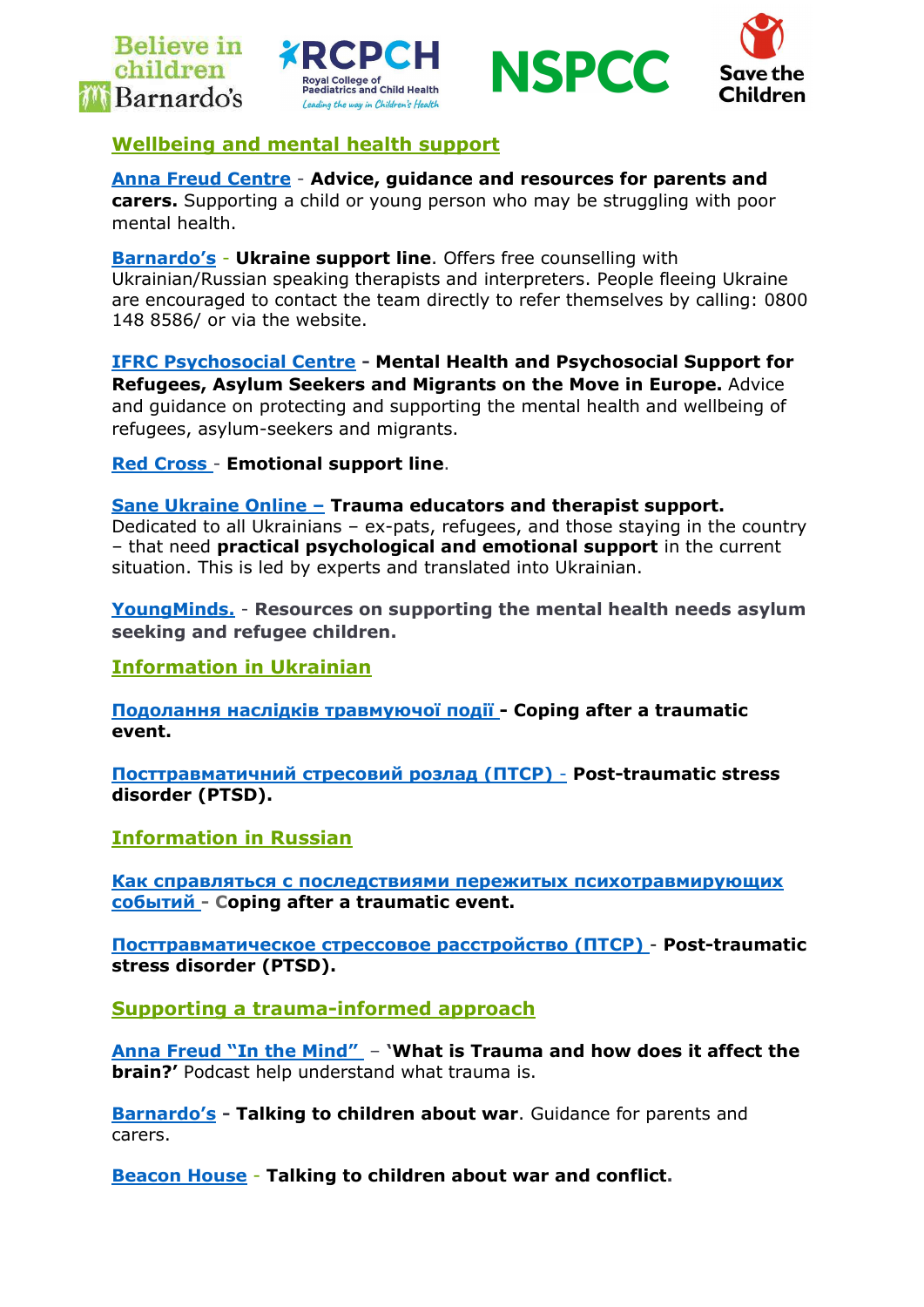







#### **Beacon House - What survival looks like at home**

Beacon House animation – Window of Tolerance. Explains trauma responses that we may see when we become overwhelmed (outside of our window of tolerance).

CELCIS - Safe Spaces, Thriving Children: Embedding Trauma-Informed Practices into Alternative Care Settings. Practice guidance on understanding trauma and addressing the needs of children and young people affected by it through trauma-informed care practices.

Child Mind Institute - Multi-lingual resources. Including in English and Ukrainian - for parents and families about talking to children and young people about potentially traumatic events.

Complicated Life - Therapists and councillors supporting people from Ukraine.

Dr Karen Treisman - "Every Interaction is an Intervention"

Echo parenting - Supporting Someone who has suffered trauma.

Echo Parenting - Impact of Trauma.

Echo Parenting - Potential physical effects of trauma.

Education Scotland - 'Being me' through adversity and trauma. Resources for professionals and families to help develop an understanding of adverse and traumatic experiences in childhood and understand their impact.

MindEd - Trauma and Coping. Resource for families.

NCSTN - Ready to Remember: Jeremy's Journey of Hope & Healing - Story about traumatic grief.

NHS Education for Scotland - The National Trauma Training Programme. Training to support all sectors of the workforce to embed and sustain trauma informed practice.

NHS Education for Scotland - Transforming Psychological Trauma: A Knowledge and Skills Framework for the Scottish Workforce. Guidance on delivering quality, evidence-based trauma informed or trauma specific services to people affected by traumatic events.

Parentzone - Helping your child cope with media coverage of traumatic events.

Safe Hands thinking minds - Trauma Defence Behaviours we might see.

Safe hands thinking minds - Types of trauma. Infographic by Dr Karen Treisman.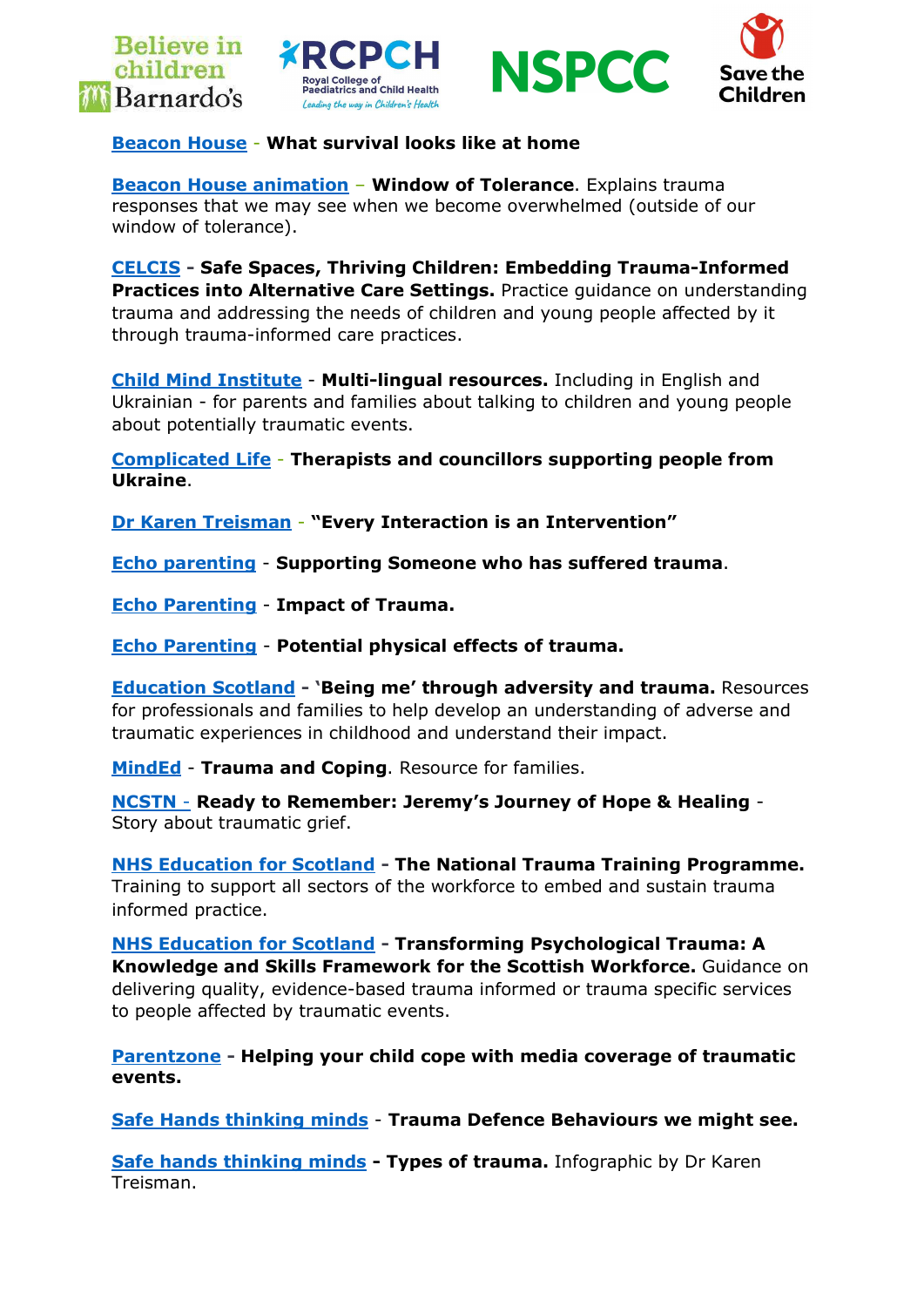







Sowing the Seeds: Trauma Informed Practice for Anyone Working with Children and Young People (NHS Education for Scotland).

TEDx Talk by Zarlasht Halaimzai - What it's like to be a war refugee.

The Association for Child & Adolescent Mental Health (ACAMH) – "Trauma topic guide". Explains how childhood trauma affects mental health.

UK Trauma Council - Resources on nurturing and protecting children and young people following trauma.

UNODC and the University of Manchester - Caring for children through conflict and displacement. Advice and guidance for parents who have lived through war and trauma on how they can help themselves feel better, and how they can help their children in difficult times.

Supporting children fleeing conflict

British Red Cross - Resources for teachers on helping children and young people to challenge assumptions about migrants, asylum seekers and refugees, and to develop mutual respect, empathy and understanding.

Changing the way we care - Critical Considerations for Movement of Children During a Humanitarian Crisis. Guidance for service providers who are working with children, families, and separated children in response to the current humanitarian situation in Ukraine and surrounding countries.

Education Scotland - Conflict and War. Advice and resources on discussing war and conflict with children and young people.

Office of the Children and Young People's Commissioner Scotland -

When the news is scary, you still have power. Advice for children and young people on what can be done to help make sense of what is happening in Ukraine.

The Alliance for Child Protection and Humanitarian Action - Resources to support those working with refugees from Ukraine.

The Mental Health and Psychosocial Support Network and NIDOS - Working with the unaccompanied child. Guidance on practices and working methods on the reception and protection of unaccompanied children in Europe.

The Office of the Ukrainian Parliament Commissioner for Human Right - Resources supporting Ukrainian children's right to education. Guidance for parents, children and teachers on current web resources and portals to enable Ukrainian children to continue their education if they have been displaced.

UNICEF - How to talk to children about conflict and war. Guidance for parents on talking to children about conflict and war.

Guidance on International Framework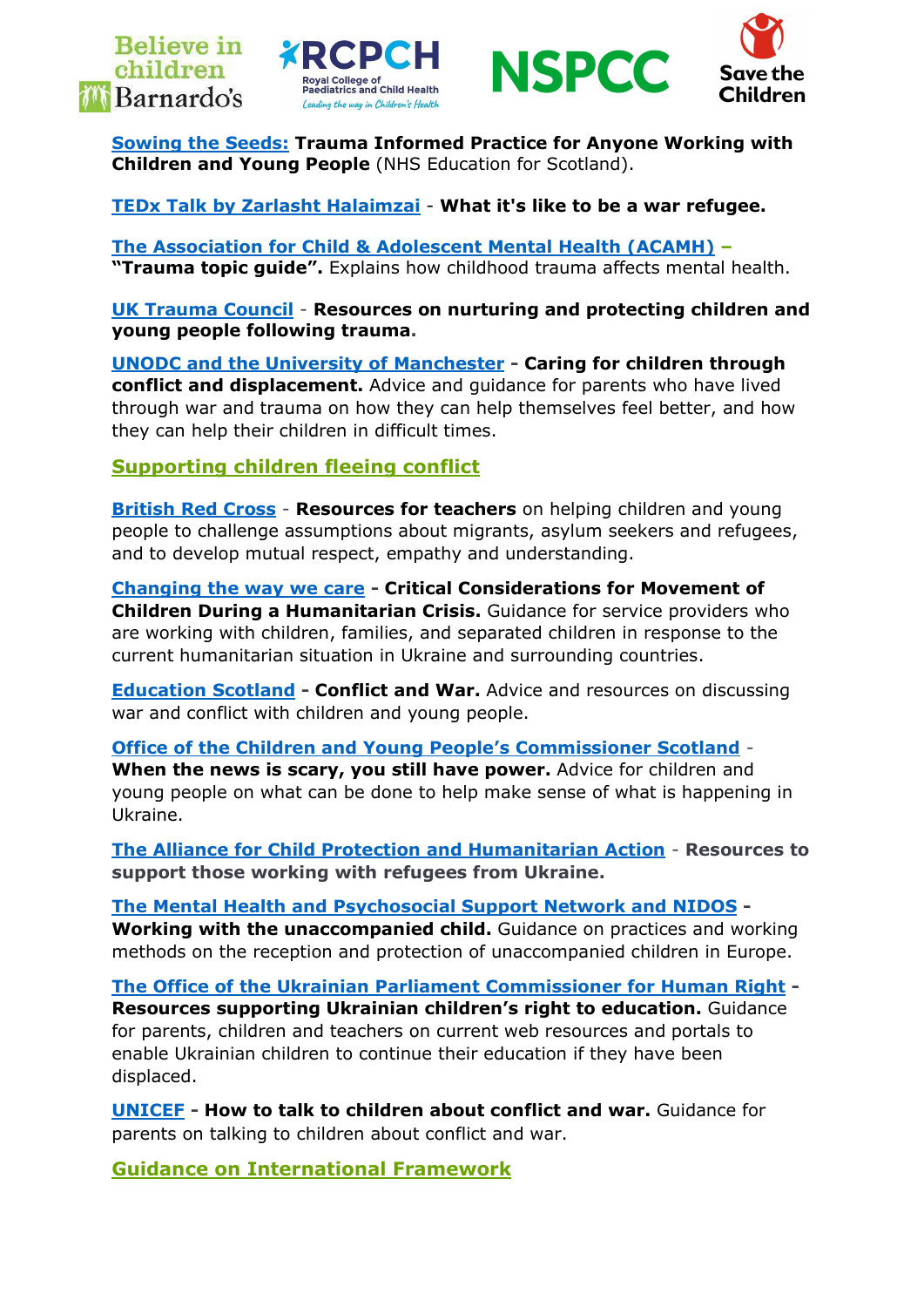**Believe in** children *M* Barnardo's







Joint General Comment (2017) on the general principles regarding the human rights of children in the context of international migration - This General Comment provides guidance which outlines the appropriate measures that should be taken by States to ensure compliance with the

obligations under the Convention on the Rights of the Child to fully protect the rights of children in the context of international migration

Moving Forward: Implementing the Guidelines for the Alternative Care of Children - This handbook supports the implementation of the Guidelines for the Alternative Care of Children through connection with national policy and direct practice. Chapter 11 addresses care provision abroad and in emergency situations.

UNCRC General Comment No. 6 (2005) on the treatment of refugee and migrant children outside their country of origin - This General Comment outlines the challenges faced by States in ensuring the rights of unaccompanied and separated children are upheld, and provides guidance on the protection, care and treatment of unaccompanied and separated children.

United Nations General Assembly, Resolution A/RES/71/1 (New York Declaration for Refugees and Migrants) - This Resolution considers how the international community should best respond to large movements of refugees and migrants, as well as the needs and circumstances of children. Of particular relevance are paragraphs 29, 32, 33, 59, 70, 81 and 82; and Annex I, paragraphs  $5$  (a) (b) (e); para  $6$  (b) (c).

United Nations General Assembly, Resolution A/RES74/121 on the Rights of the Child - This Resolution outlines States' commitments to provide care and protection, and access to services and support for children without parental care, including children who are refugees, migrants, unaccompanied or separated from their families. Of particular relevance are paragraphs 9, 12, 13, 14, 37, 38, 39.

United Nations Guidelines for the Alternative Care of Children - These international standards provide guidance to States on the implementation of the Convention on the Rights of the Child, with specific reference to children in care, or children who are at risk of losing parental care.

Supporting recruitment and financial support

**Bridge of Hope - Inclusive recruitment**. Advertises thousands of vacancies from inclusive employers who know that diversity enriches their workplaces and enables them to better meet the needs of their entire target market.

Refugee Employment Network – Employment support. A charity that ensures that refugees in the UK can access appropriate, fulfilling, paid employment or self-employment.

Turn2Us – Benefits Calculator and Grants Search tools. A useful website to explain the benefits process.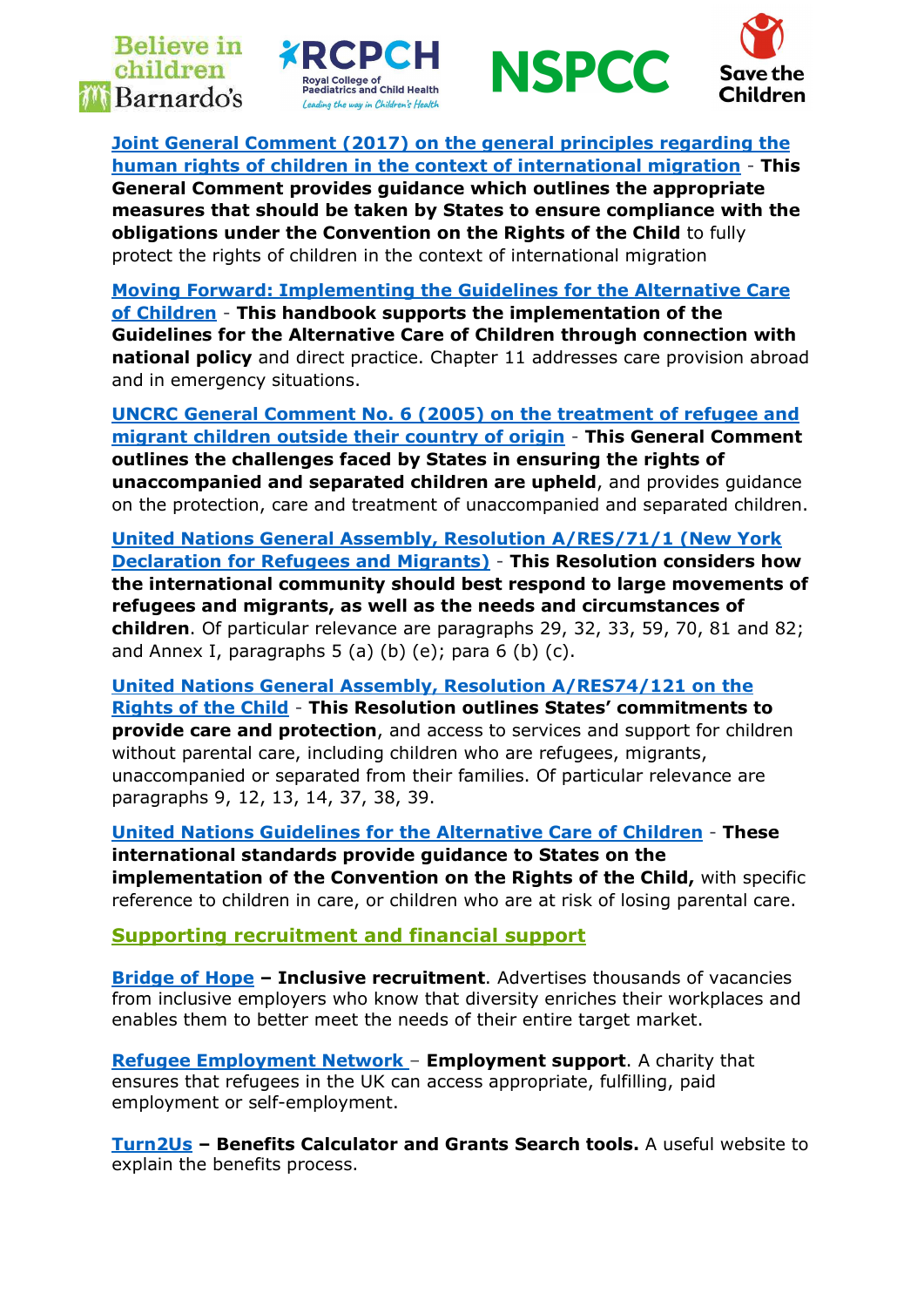







# Working with children arriving from Ukraine with SEND

IPSEA - Supporting children with SEND arriving from Ukraine in England.

Working with LGBTQI+ people arriving from Ukraine

Micro Rainbow's - Connecting UK sponsors with LGBTQI Ukranian Nationals. Providing peer support, social inclusion activities, and support with employability.

Language support - Translation & Interpreting

Apps and online resources Google Translate – Translation services. A free app to support translation.

Microsoft Translator. - Translation support. A free personal app to support translation.

Tilde – Translation support. A free app to support translation.

Twinkl – Language resources children. A free set of resources and activities for Ukrainian speaking children

uTalk – Learn English. A free App for Ukrainian speakers to learn other languages.

uTalk – Learn Ukrainian. A free App for English speakers to learn Ukrainian.

NGOs & Volunteer Initiatives supporting humanitarian efforts and/or refugees:

Respond Crisis Translation - For individuals and organisations needing Language Support (Ukrainian/Russian): Ukraine@respondcrisistranslation.org

The International Association of Conference Interpreters (AIIC) - Linguistic assistance provided on a pro-bono (free) basis: Interpreters and Translators.

Translators Without Borders - info@translatorswithoutborders.org

\*The following companies have expressed various offers of support to NGOs and/or individuals - please contact them directly to ask about free or discounted language support - costs may apply.

ATLAS Translations: Translation services from Ukrainian to English: team@atlas-translations.co.uk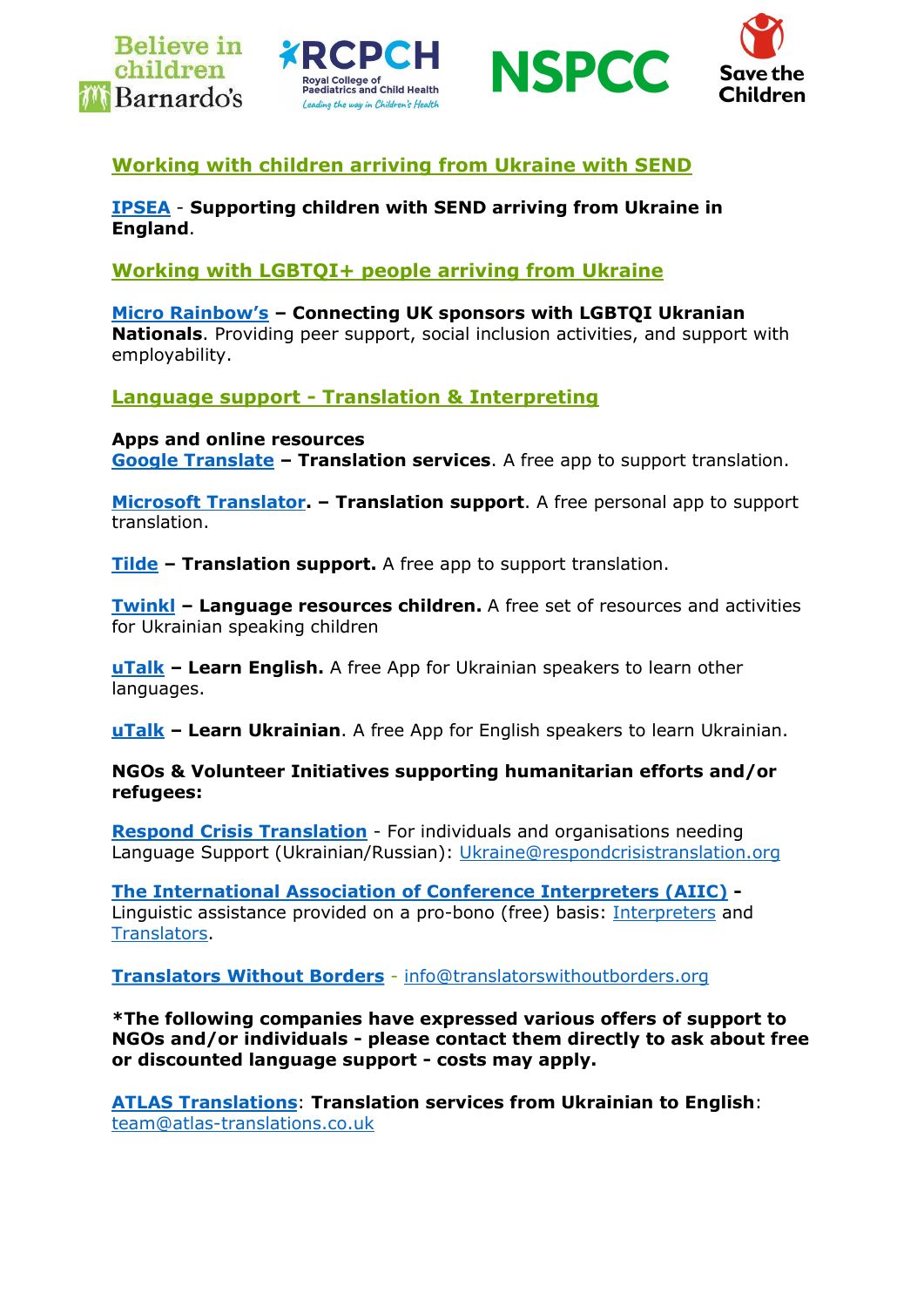







Eurasian Linguistics: Translation services from Ukrainian/Russian to English: els@eurasianlinguistics.com

Global Voices: Interpreting and translation service: info@globalvoices.co.uk

KUDO - \*software: Free use of video conferencing platform for NGOs & Volunteer Interpreters

Lingua Services - Certified translations from Ukrainian/Russian to English: info@linguaservices.co.uk

Mastermind Translations Ltd: Pro-bono (free) translation of medical documentation for patients from Ukraine receiving treatment in Poland or elsewhere in Europe or the US. Supported languages: Ukrainian to Polish and Ukrainian to English. Other languages upon request: info@mastermindtranslations.co.uk

My Language Hub Ltd: Translation services English/Ukrainian: admin@mylanguagehub.com

Notable Notaries: Ukrainian/English document certifications and translations

Talk Russian Ltd: Certified translations from Russian to English: enquiry@talkrussian.com

The Big Word: Donating 5000 minutes of Telephone Interpreting for organisations supporting refugees through WordSynk TI App

Translayte: Translation services from Ukrainian to English: hello@translayte.com

TRANSLIT: Offering its interpreting technology, Translit RSI, to Irish government agencies, non-governmental organizations (NGOs), charities, and refugees:

TTC wetranslate: Translation services English/Ukrainian: info@ttcwetranslate.com

Verbatim Services: Certified translations from Ukrainian to English: info@verbatimservices.co.uk

Language Associations & Companies (A-Z): \*Additional links to find language support - costs will apply.

Association of Translation Companies - Translation Services

Chartered Institute of Linguists (CIOL) - Find-a-Linguist.